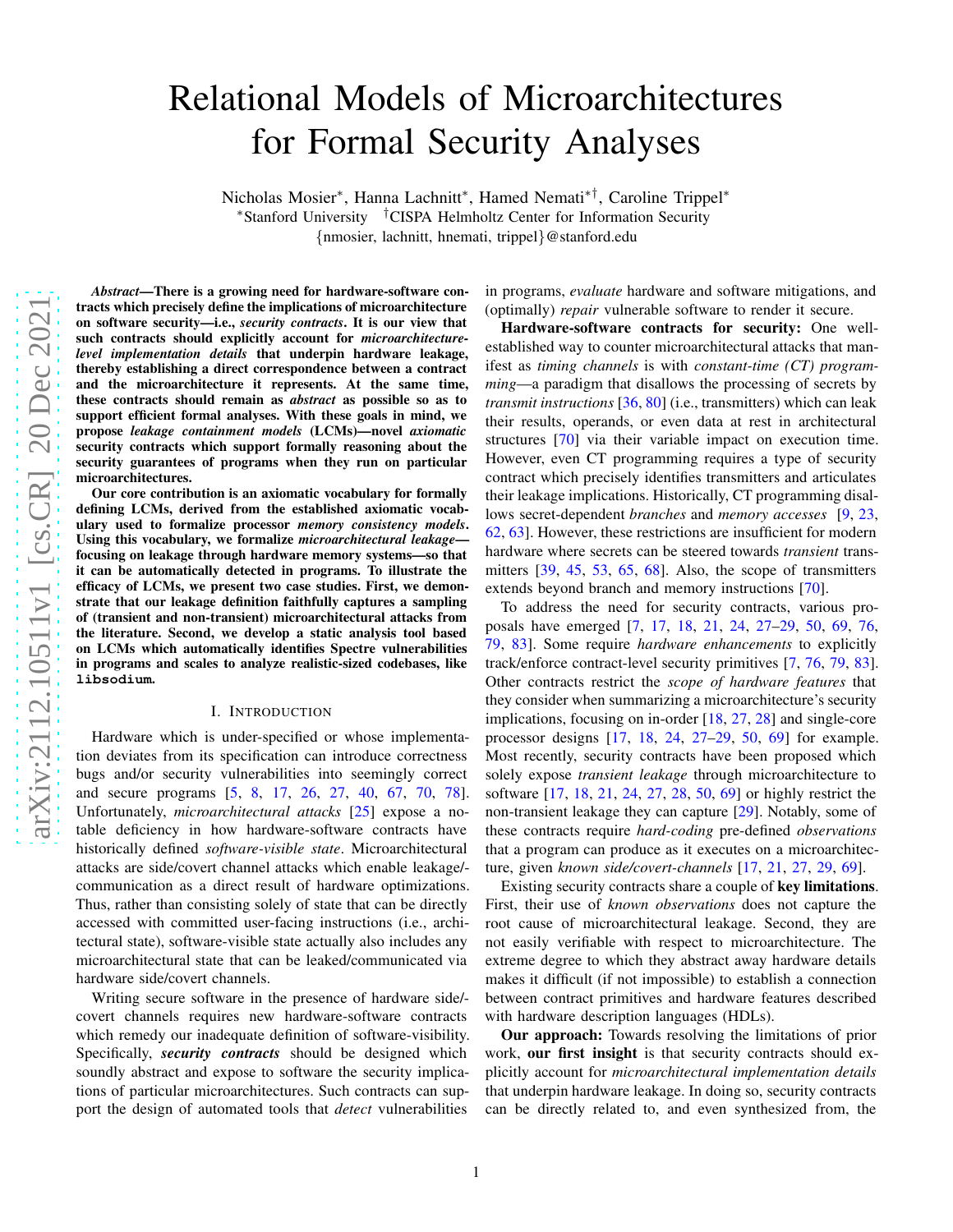microarchitectures they represent [\[32\]](#page-12-17). Moreover, a generic leakage definition can be established which encompasses a wider range of microarchitectural attacks.

Thus, we propose *leakage containment models (LCMs)* novel *axiomatic* hardware-software contracts designed to support automatically reasoning about the confidentiality guarantees of programs when they run on particular microarchitectures. While there has been a particular emphasis in the literature on formalizing security contracts *operationally*, we take an axiomatic approach in this work. In doing so, we expect LCMs to benefit from recent work on automatically synthesizing axiomatic specifications of hardware from RTL directly [\[32\]](#page-12-17).

LCMs are designed to capture the root cause of microarchitectural leakage, described as follows. Specifically, for each *architecture-level execution* of a program, there may be more than one corresponding *microarchitecture-level execution* that achieves the same software-visible effect.<sup>[1](#page-1-0)</sup> Furthermore, *which* microarchitecture-level execution is realized when a program runs on a hardware implementation generally depends on the outcome(s) of dynamic microarchitectural information flow(s). If an attacker can distinguish one microarchitecturelevel execution from another, it may infer some function of the data involved in these information flows. As an example, consider a victim program running on a processor with coreprivate L1 caches. Either an L1 cache *miss* or *hit* (i.e, one of two microarchitecture-level execution possibilities) will occur on behalf of an architecture-level load in the victim program. Moreover, whether a miss or hit occurs depends on the outcome of the load *microarchitecturally reading* the cache state that was *microarchitecturally written* by the last access to the same cache line. A software-based attacker can distinguish these two microarchitecture-level execution scenarios by timing the load's execution latency  $[25]$ , leaking some function of the address bits involved in the culprit microarchitectural information flow.

Given these ingredients for hardware leakage, our second insight is that LCMs can *define* and *directly compare* an *architectural semantics* and a *microarchitectural semantics* for a program to pinpoint potential hardware-induced program leaks. A program's architectural semantics encodes the softwarevisible ways in which it can execute; each execution possibility differs according to the architectural information flows it exhibits. A program's microarchitectural semantics encodes its distinct microarchitectural execution possibilities which differ according to their microarchitectural information flows. To define *microarchitectural leakage* based on LCMs, we first identify which microarchitectural execution of a program is *implied* by each architectural execution possibility in the absence of interference. Then, a program is examined to determine if its microarchitectural semantics can *ever* deviate from what is architecturally-implied. If so, the program is susceptible to hardware leakage. LCMs also leverage a program's *speculative*

*semantics* to reason about transient leakage [\[29\]](#page-12-14).

In designing LCMs, we leverage our third insight—that *memory consistency models* (MCMs) [\[4,](#page-11-6) [42\]](#page-12-18) define the same sort of architectural program semantics that LCMs require. To summarize, MCMs articulate which architecture-level information flows between shared memory operations in a parallel program are legal; distinct flows constitute distinct architecture-level (i.e., software-visible) program executions. Since established, formally specified MCMs already provide a key building block of LCMs—an architectural semantics for programs—we elect to derive LCMs from MCMs. A key benefit of this design choice is that security analyses built on LCMs can leverage a rich literature in MCM analysis and verification [\[1–](#page-11-7)[4,](#page-11-6) [15,](#page-11-8) [47,](#page-12-19) [49,](#page-12-20) [75\]](#page-13-9).

Overall, this paper lays the foundation for formally evaluating program security from high-level language code down to hardware microarchitectures and makes the following contributions:

- Axiomatic security contracts: We propose LCMs novel security contracts—and an axiomatic vocabulary for defining them, derived from axiomatic MCMs. Our formal LCM vocabulary supports advanced processor features like out-of-order and multi-core execution and captures both transient and non-transient leakage.
- Leakage formalization: Using our axiomatic LCM vocabulary, we formalize *microarchitectural leakage* focusing on leakage through hardware memory systems so that it can be automatically detected in programs.
- Leakage detection: First, we demonstrate that our leakage definition faithfully captures a sampling of (transient and non-transient) microarchitectural attacks from the literature [\[17,](#page-11-2) [31,](#page-12-21) [37,](#page-12-22) [39,](#page-12-8) [70,](#page-13-1) [80\]](#page-13-3). Second, we develop a static analysis tool, CLOU, based on LCMs which automatically *identifies* and optimally *repairs* (via fence insertion) SPECTRE V1 [\[39\]](#page-12-8) and SPECTRE V4 [\[33\]](#page-12-23) vulnerabilities in programs. We use CLOU to analyze 15 SPECTRE V1 [\[38\]](#page-12-24) and 14 SPECTRE V4 [\[19\]](#page-11-9) benchmark programs and the libsodium crypto-library [\[23\]](#page-12-5).
- SUBROSA toolkit: To support future research, we design the SUBROSA toolkit, built on top of Alloy [\[35\]](#page-12-25), to mechanize LCMs and support their formalization.

## II. BACKGROUND AND MOTIVATION

LCMs define both an *architectural semantics* and a *microarchitectural semantics* for programs. A program's architectural semantics encodes the distinct software-visible ways in which it can execute; such a semantics is ISA-specific. A program's microarchitectural semantics encodes the distinct ways in which it can *microarchitecturally execute*; such a semantics is implementation-specific. Thus, LCMs are defined *per-microarchitecture*. In this section, we discuss how MCMs are specified axiomatically, focusing on the architectural semantics they define for programs which LCMs use out-of-thebox.

<span id="page-1-0"></span><sup>&</sup>lt;sup>1</sup>In this paper, *software-visibility* is used in the traditional sense to refer to observable program behavior in the absence of hardware side/covert channels.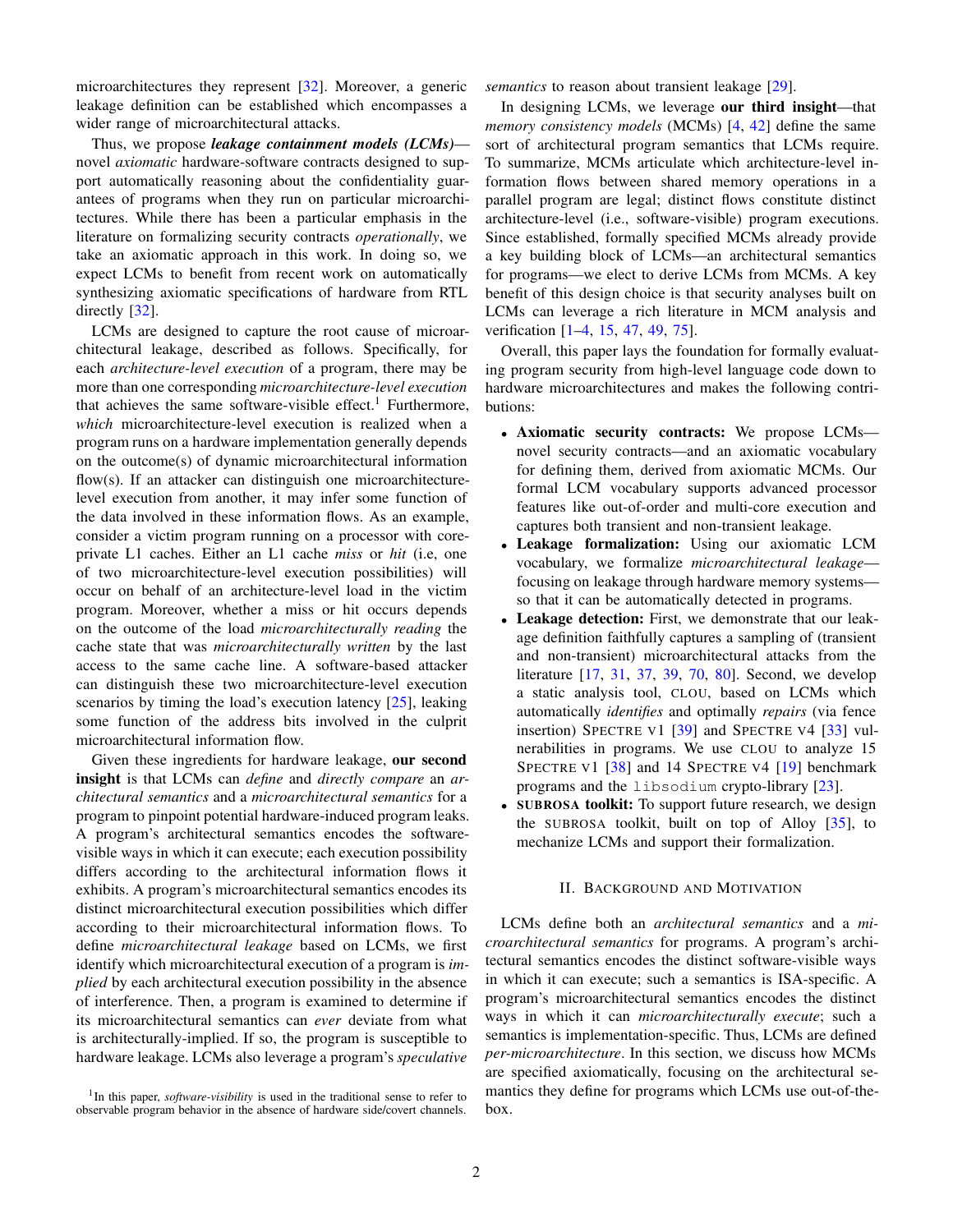## *A. Defining Memory Consistency Models Axiomatically*

MCMs define the value(s) that can be legally returned by shared-memory loads in a parallel program. Since MCMs are central to reasoning about parallel program correctness, a large body of work is devoted to formalizing them [\[4,](#page-11-6) [11,](#page-11-10) [12,](#page-11-11) [14,](#page-11-12) [48,](#page-12-26) [55](#page-12-27)[–57,](#page-12-28) [59,](#page-12-29) [61,](#page-12-30) [64,](#page-12-31) [73,](#page-13-10) [74\]](#page-13-11). In particular, an axiomatically formalized MCM consists of a *predicate* on *candidate executions* of programs.

<span id="page-2-2"></span>*1) Event Structures:* A candidate execution of a program is derived from an *event structure* [\[1\]](#page-11-7), which describes a particular *control-flow path* of the program (with all branches resolved). Precisely, an event structure  $E \triangleq$ (MemoryEvent, Location, address, po) consists of:

- MemoryEvent: a set of all program instructions that read or write memory. MemoryEvent is a subset Event—a set which contains all program instructions.
- Location: a set of all architectural memory locations which are accessed by program Read/Write events—Read and Write are disjoint subsets of MemoryEvent.
- address: a binary relation that maps each MemoryEvent to the single Location it accesses.
- po: a binary relation that maps each Event to all *committed* Events that follow it in *program order*—po is a per-thread total order on committed instructions.

<span id="page-2-0"></span>*2) Candidate Executions:* An event structure for a program can be extended to a set of candidate executions, each of which differs with respect to the shared memory interactions between instructions that are realized. Concretely, we can complete an event structure to produce a candidate execution by adding an *execution witness*  $X \triangleq (r f, c o, fr)$ , which is comprised of three new relations involving *same-address* MemoryEvents:

- rf (*reads-from*): a binary relation that maps each Write to all same-address Reads that read from it.
- co (*coherence-order)*: a binary relation that maps each Write to all same-address Writes that follow it in coherence order.
- fr (*from-reads*): a binary relation that maps each Read to all co-successors of the Write that it read from.  $f = \sim r f$ .co, where  $\sim$  is relational transpose and . is relational join.

Collectively, rf, co, and fr comprise the com (*communication*) relation—com =  $rf + co + fr$ , where + is set union.

<span id="page-2-1"></span>*3) Consistency Predicates:* A candidate execution is uniquely defined by an event structure  $E$  and an execution witness X. An MCM is then defined by a *consistency predicate* which renders candidate executions consistent (allowed) or inconsistent (disallowed) with respect to it. In constructing this predicate, axiomatic MCM specifications often consider a wider range of events (e.g., fences) and relations, such as:

• ppo: a binary relation that maps an Event to a polater Event if the ISA guarantees they will be executed in order *from the perspective of all cores* in the shared memory system.

• fence: a binary relation that maps an Event  $e_0$  to another Event  $e_1$  if  $e_0$  is ordered before  $e_1$  by an explicit *synchronization event* (e.g., a fence/barrier).

For MCMs which do not order Reads with po-later MemoryEvents by default (i.e., via ppo), a dep (*dependency*) relation is used to selectively enforce these orders. dep encodes syntactic dependencies *through registers*, and is comprised of the following three sub-relations:

- addr (*address dependency*): a binary relation that maps a Read to po-subsequent MemoryEvent when the Location accessed by the MemoryEvent depends syntactically on the value returned by the Read.
- data (*data dependency*): a binary relation that maps a Read to a po-subsequent Write when the written value depends syntactically on the value read.
- ctrl (*control dependency*): a binary relation that maps a Read to a po-subsequent MemoryEvent when the control flow decision of whether to execute the MemoryEvent depends syntactically on the value read.

An example consistency predicate defines the Total Store Order (TSO) MCM used by Intel x86 processors [\[34\]](#page-12-32). It is composed of the conjunction of three auxiliary predicates *sc per loc*, *rmw atomicity*, and *causality* [\[4\]](#page-11-6). Below we define the most relevant two for the ideas presented in this paper:

- $sc\_per\_loc$ :  $\{ \text{rf} + \text{co} + \text{fr} + \text{po\_loc} \}$  *is acyclic*, where  $po\_loc$  is the subset of po that relates sameaddress MemoryEvents.
- *causality*: {rfe + co + fr + ppo + fence} *is acyclic*. For x86-TSO, ppo includes all Write  $\rightarrow$ Write and Read  $\rightarrow$  MemoryEvent tuples in po. rfe (*reads-from external*) the subset of rf that relates Events on different threads.

## *B. An Axiomatic Architectural Semantics for LCMs*

Recall that LCMs define an ISA-specific *architectural semantics*, which encodes the various software-visible ways in which programs can execute; each execution possibility differs according to the architectural information flows it exhibits. Now consider an ISA MCM, defined axiomatically with the help of a consistency predicate. Notably, the com relation ([§II-A2\)](#page-2-0) encodes architectural information flows through shared memory for a specific candidate execution. Thus, for a given program, its set of *consistent candidate executions* i.e., those candidate executions which are consistent with the consistency predicate—constitute its architectural semantics as required by LCMs.

More precisely, consistent candidate executions comprise a program's architectural semantics *restricted to memory instructions*. In this paper, we use LCMs to model leakage on behalf of hardware memory systems optimizations, particularly cache optimizations. Hence, this restriction is appropriate.

## III. LEAKAGE CONTAINMENT MODELS

## <span id="page-2-3"></span>*A. What Memory Models are Missing*

Recent work identifies similarities between MCMs and the sorts of security contracts that software and hardware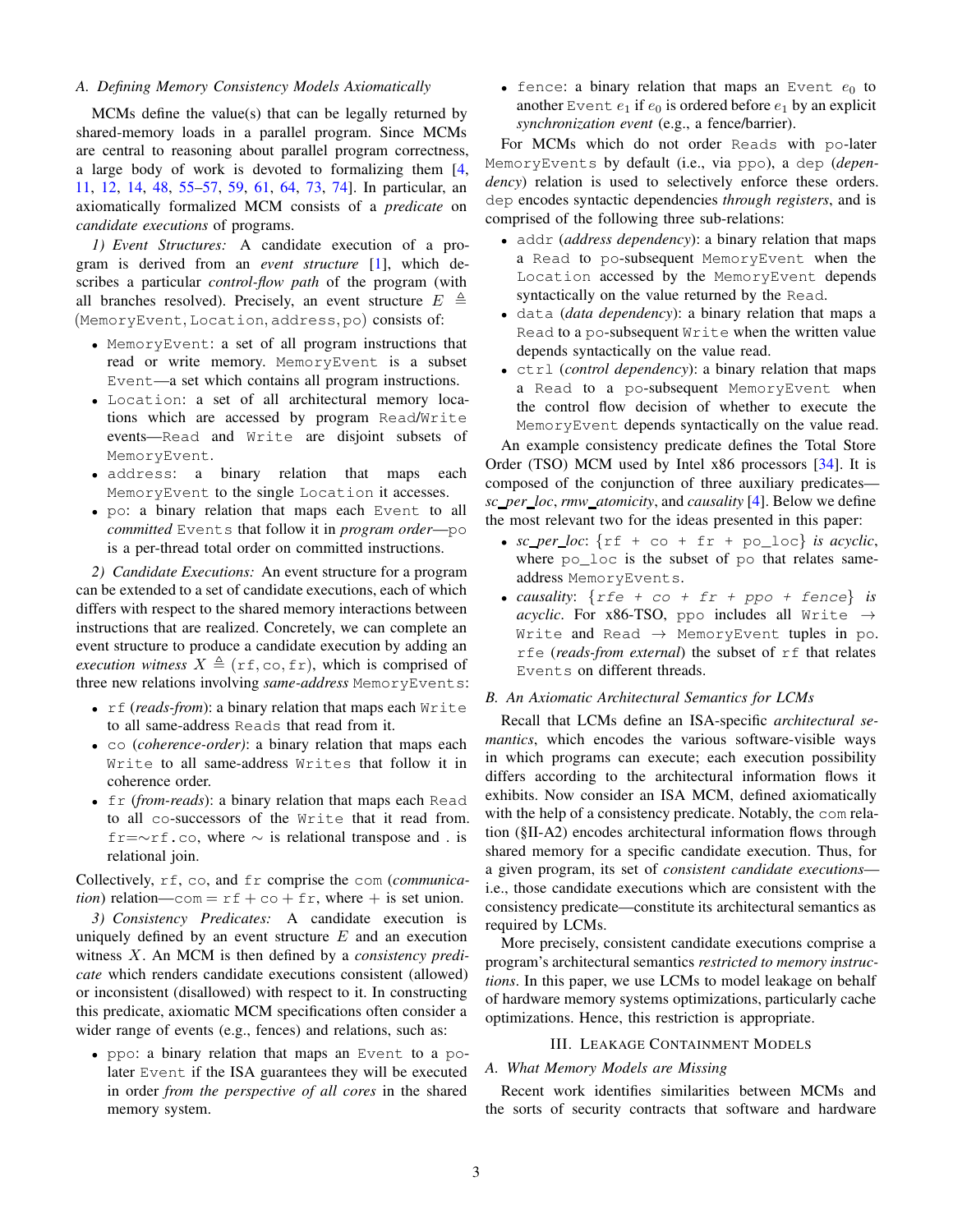designers would benefit from [\[21,](#page-12-12) [24,](#page-12-13) [66\]](#page-13-12). However, MCMs themselves do not offer a complete security contract solution. To demonstrate why, consider the classic SPECTRE V1 [\[39\]](#page-12-8) program in Fig. [1a](#page-3-0) and its corresponding assembly pseudocode in Fig. [1b.](#page-3-1) Due to the branch, axiomatic MCM definitions would consider two distinct event structures for this program—one which corresponds to the *not-taken* branch outcome (Fig. [1c\)](#page-3-2) and the other which corresponds to the *taken* outcome (Fig. [1d\)](#page-3-3). Note that axiomatic MCM definitions facilitate modeling both event structures and candidate executions as *directed graphs* where nodes are MemoryEvents labeled with the Location they access—per the address relation—and edges denote types of "happens-before" [\[41\]](#page-12-33) (i.e., sequencing) relationships—per relations such as po, com, and dep.

Each event structure in Fig. [1](#page-3-4) can be extended to *exactly one* candidate execution. Thus, there are two possible candidate executions for SPECTRE V1. This is because every memory access in the SPECTRE V1 program touches a *distinct* memory location; thus, only one instantiation of the com relation is possible for each event structure. Specifically, all Read events read from the *initial state* of memory—also by convention, no rf edges are explicitly drawn since initialization writes are not explicitly modeled. Second, the sole Write event is coherence-ordered after the last *initialization write* to the same memory location—by convention, no co edges are drawn. Without rf and co edges, there are no fr edges ([§II-A2\)](#page-2-0). Figs. [1c](#page-3-2) and [1d](#page-3-3) thus *also* constitute candidate executions. Moreover, they constitute *consistent candidate executions* according to TSO ([§II-A3\)](#page-2-1) making them valid architectural execution possibilities on Intel processors. Fig. [1d](#page-3-3) uses gray edges to depict instances of the dep relation, although it is not a distinguishing feature of event structures or candidate executions.

As is known, the program in Fig. [1a](#page-3-0) exhibits a variety of hardware-induced leakage when run on modern processors. First, the *addresses* accessed by instructions 1 and 2 in Fig. [1c](#page-3-2) and instructions 1, 2, 5, 6, and 7 in Fig. [1d](#page-3-3) may be leaked to an attacker via a simple cache side-channel attack. Second, the *data* returned by read instructions 2 and 5 in Fig. [1d](#page-3-3) can be leaked. This is because the addr dependency from instruction 2 (resp. 5) to 5 (resp. 6) indicates that the data returned by 2 (resp. 5) is supplied as the address operand of 5 (resp. 6), an instruction which we established can leak its address operand. Third, the outcome of the branch can be leaked. Moreover, the program in Fig. [1a](#page-3-0) exhibits speculative leakage which cannot be discerned from Figs. [1c](#page-3-2) and [1d.](#page-3-3) In summary, MCMs cannot directly capture microarchitectural leakage out-of-the-box.

#### *B. An Axiomatic Microarchitectural Semantics*

LCMs facilitate reasoning about hardware-induced leakage in programs by augmenting the architectural semantics provided by axiomatic MCMs with a *microarchitectural semantics* that describes the various ways in which a program can microarchitecturally execute. Each execution possibility differs according to microarchitectural information flows it exhibits.

<span id="page-3-4"></span><span id="page-3-3"></span><span id="page-3-2"></span><span id="page-3-1"></span><span id="page-3-0"></span>

(b) SPECTRE V1 assembly pseudo-code (d) *Taken* event structure *and* candidate execution

Fig. 1: SPECTRE V1 in [\(a\),](#page-3-0) produces two event structures ([§II-A1\)](#page-2-2)[—\(c\)](#page-3-2) and [\(d\).](#page-3-3) Each event structure can be completed with a single execution witness ([§II-A2\)](#page-2-0). The resulting two candidate executions look identical to the event structures, since no explicit com edges are instantiated ([§III\)](#page-2-3).

In defining a microarchitectural semantics for LCMs we leverage *two key building blocks*, featured in Fig. [2a.](#page-5-0) Fig. [2a](#page-5-0) effectively merges together the two SPECTRE V1 candidate executions (Figs. [1c](#page-3-2) and [1d\)](#page-3-3) into a single graph and adds some new nodes and edges. Some instructions are also omitted for clarity, but numeric instruction labels are retained.

In Fig. [2a,](#page-5-0) ⊤ represents *explicitly* the set of architectural/microarchitectural writes that initialize relevant architectural/microarchitectural state. ⊥ represents a set of *observer* accesses that observe aspects of final architectural/microarchitectural state after the program runs to completion. In this paper, we assume that the observer  $(\perp)$  does not share memory with the executing program, and thus it *cannot* interact with the program architecturally (i.e. via com). ⊥ may only be involved in a com relation with ⊤. However, ⊥ *can* interact with the program microarchitecturally, such as by probing cache sate. Thus,  $\top$  can be involved in comx ([§III-B2\)](#page-4-0) relations with program instructions. Each straight-line path through po edges from  $\top$  to  $\bot$ , together with the com relation, denotes a distinct candidate execution. In Fig. [2a,](#page-5-0) the com relation has been explicitly drawn—i.e., note the presence of  $rf$  edges in contrast to Figs. [1c](#page-3-2) and [1d](#page-3-3) which do not model initialization writes. Edges missing a source node are implicitly related to ⊤.

<span id="page-3-6"></span>*1) Modeling Microarchitectural State:* The microarchitectural semantics defined by LCMs explicitly considers *microarchitectural state*, effectively denoting *which* state elements in a processor are accessed on behalf of architectural program instructions and *how* they are accessed. We refer to said state as *extra-architectural state* (or xstate), meaning that it can consist of any *non-architectural* state in a microarchitecture.[2](#page-3-5) Fig. [2a](#page-5-0) illustrates that xstate elements  $s_0$ ,  $s_1$ , and  $s_2$ 

<span id="page-3-5"></span><sup>&</sup>lt;sup>2</sup>The term *extra-architectural state* was coined in prior work [\[46\]](#page-12-34); however, we assign it a different meaning in this paper.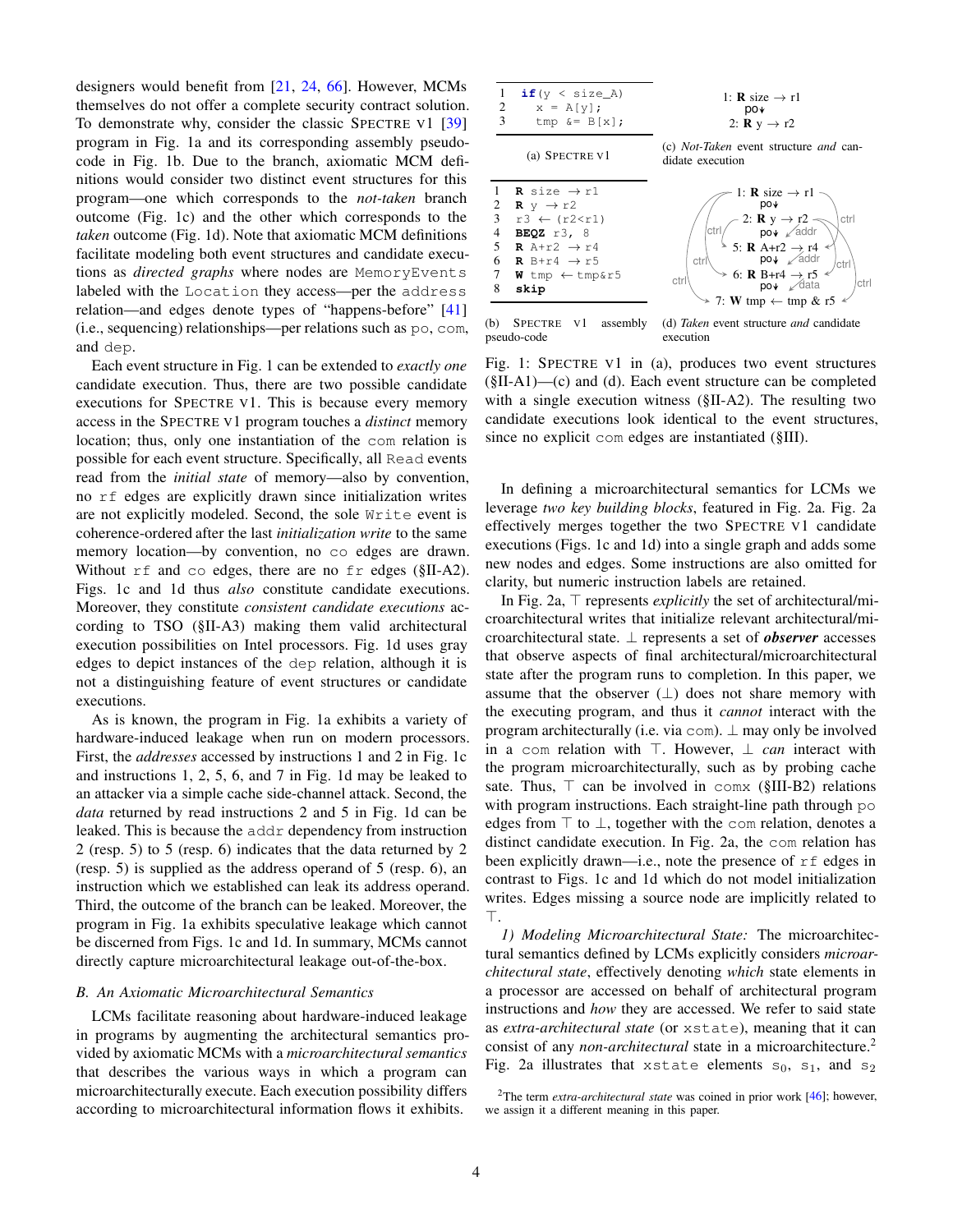are accessed on behalf of Read instructions 2, 5, and 6, respectively. Furthermore, all three xstate accesses are *microarchitectural* read-modify-write operations, denoted by "RW" before the xstate identifier in the figure. In other words,  $R y (RW s_0) \rightarrow r2$  means that architectural Read event R, which accesses architectural Location y, *induces* a microarchitectural read-modify-write of  $x$ state element  $s_0$ .

The xstate identifiers used by LCMs, such as those featured in Fig. [2a,](#page-5-0) may represent a *set* of hardware state elements in a microarchitecture. Furthermore, an instruction can access a *vector* of xstate rather than a single xstate element. Crucially, instructions which access common xstate elements are capable of *communicating* microarchitecturally modeled by a new communication relation, comx ([§III-B2\)](#page-4-0). In fact, the sole reason for modeling xstate is to establish comx for a given candidate execution. Instructions may also access different xstate elements in different ways depending on execution context, as described below.

In this paper, we seek to model hardware leakage due to memory systems optimizations, particularly cache optimizations. Thus, we consider xstate accessed on behalf of architectural *memory instructions* only. In particular, the xstate elements we model in this paper are intended to capture the ways in which *same-core memory instructions* can communicate *microarchitecturally*—said xstate then effectively represents the core-private cache lines and store buffer entries that are accessed on behalf of architectural memory instructions.

To understand what the above xstate modeling choice means for *how* memory instructions access these abstract xstate elements, consider the following. In general, (cacheable) architectural read instructions either microarchitecturally read a cache line (a cache hit) or microarchitecturally read-modify-write a cache line (a cache miss). With respect to a local store buffer, architectural reads *may* microarchitecturally read (i.e., forward) data from a pending store. Similarly, (cacheable) architectural writes always behave as cache line read-modify-writes, unless they are executing on a microachitecture with a no-write-allocate cache policy. With respect to store buffer state, stores always behave as microarchitectural writes. Given xstate elements which collectively represent the core-private cache line and store buffer entries accessed on behalf of an architectural memory instruction: *read hits* read xstate (from the cache or from a pending store in the store buffer), *read misses* read-modify-write xstate (namely a cache line), and *writes* read-modify-write xstate (namely a cache line which subsumes the store buffer write).

<span id="page-4-0"></span>*2) Modeling Microarchitectural Information Flow:* Fig. [2a](#page-5-0) shows that LCMs define a comx relation which lifts com [\[4\]](#page-11-6) to xstate accesses; com relates same-address operations, while comx relates same-xstate operations. Recall that LCMs use the com relation to encode the architectural information flows that distinguish program executions according to their architectural semantics. Likewise, LCMs use the comx relation to encode microarchitectural information flows that distinguish program executions according to their microarchitectural semantics. Just as a consistency predicate was used to rule out illegal instantiations of com, a similar *confidentiality predicate* must be defined to rule out illegal instantiations of comx according to a specific hardware implementation. [§V-B](#page-6-0) discusses features of confidentiality predicates that are required to capture different sorts of known hardware optimizations.

<span id="page-4-1"></span>*3) Modeling Microarchitectural Leakage:* LCMs formalize *microarchitectural leakage* by (1) determining which microarchitectural semantics (comx edges) are implied by a given architectural semantics (com edges), and (2) detecting when a program's microarchitectural semantics deviates from architectural expectation.

For example, consider an  $rf$  edge which relates a write to a *same-core* read that it sources—called r f-internal or r f i [\[4\]](#page-11-6). Consider also our xstate of interest which corresponds to core-private processor cache lines or store buffer entries. In the absence of interference, an rfi edge which relates some Write w to some Read r, implies a consistent  $rfx$  edge an  $rfx$  edge which relates w to r. In other words, if noninterference holds, a read r which *architecturally* reads from a same-core write w will further *microarchitecturally* read from the core-private cache line or buffer entry populated by  $w$ . If  $r$  reads from a cache line populated by a different instruction, this means that the cache line was evicted by an interfering access in between  $r$ 's and  $w$ 's cache accesses. If  $r$  forwards data from an interfering store residing in the store buffer rather than reading from  $w$ , then it exhibits memory address misspeculation ([§III-C\)](#page-5-1) which will be eventually rolled back.

Fig. [2a](#page-5-0) contains two instances of the program's microarchitectural semantics deviating from what is architecturally implied—the two dashed rf edges are lacking consistent rfx edges. The endpoints of these culprit com edges—⊥ for both—constitute *receivers* of microarchitectural leakage. In this paper, we define three classes of *transmitters* which can microarchitecturally convey information to a receiver, described as follows.

First, xstate *transmitters* are instructions which source (i.e., convey information to) a receiver via an rfx edge. In other words, xstate transmitters communicate some function of their accessed xstate to a receiver via microarchitectural information flows. In this paper, where xstate consists of core-private cache lines or store buffer state which facilitate microarchitectural communication between sameaddress memory accesses, xstate transmitters are in reality *address transmitters*—they transmit a function of their address operand.

Second, *data transmitters* (resp. *control-flow transmitters*) are address transmitters which are the target of an addr (resp.  $ctrl$ ) dependency, originating at a Read r. Both data transmitters and control transmitters leak a function of the data returned by r, where r is referred to as the *access instruction*. However, we consider data transmitters more dangerous since control transmitters leak the outcome of a branch condition involving r's return value rather than the return value itself.

Third, *universal data transmitters* (resp. *universal control-*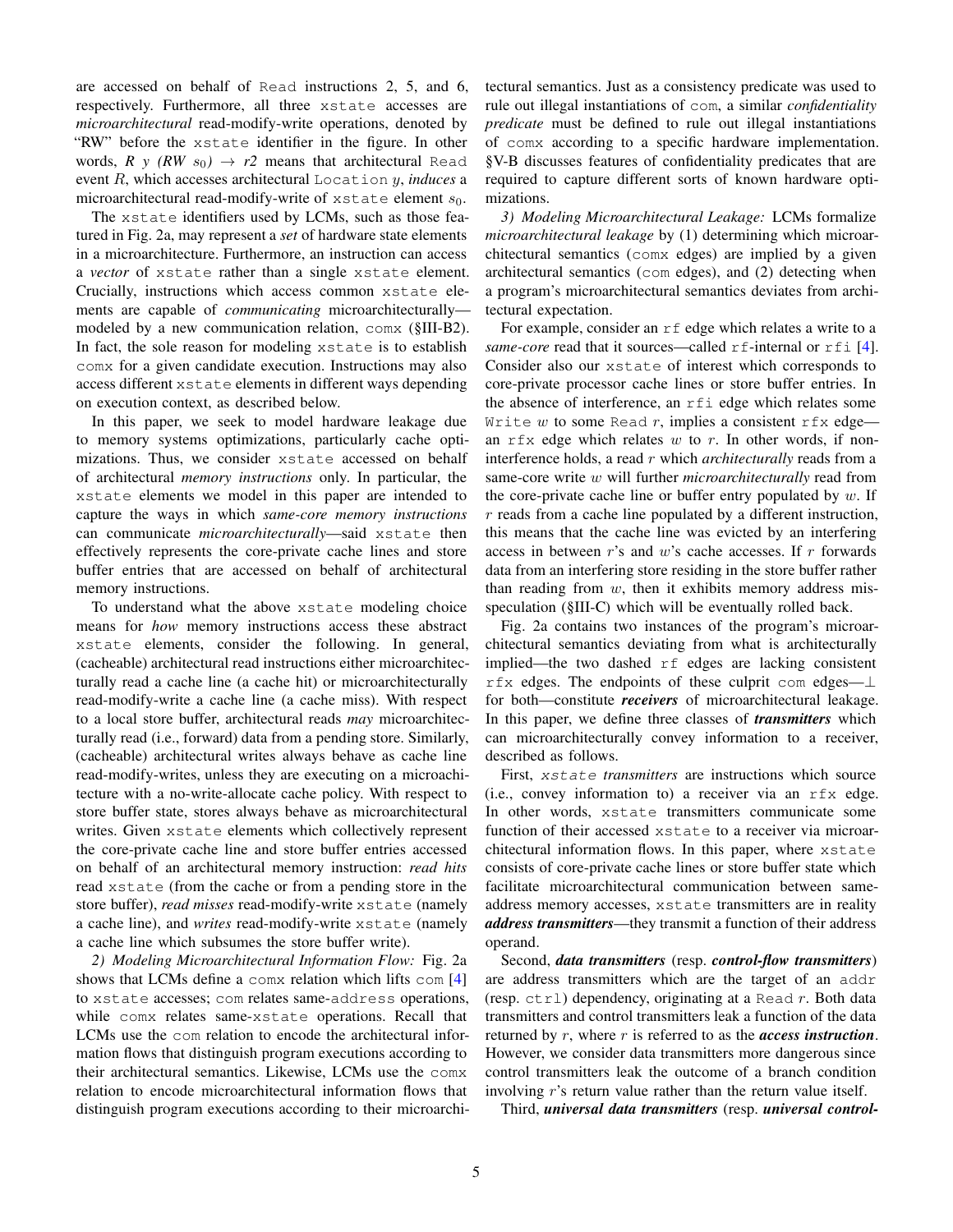<span id="page-5-0"></span>

<span id="page-5-2"></span>(a) The *microarchitectural semantics* of LCMs captures communication between instructions via xstate  $(s_0, s_1,$  and  $s_2)$ .



(b) The *speculative semantics* of LCMs demonstrates that leakage can involve speculatively-executed source instructions, denoted with subscript S.

Fig. 2: LCMs extend MCMs with a *microarchitectural semantics*, as in [\(a\)—](#page-5-0)to modeling microarchitectural leakage—and a *speculative semantics*, as in [\(b\),](#page-5-2) to model transient leakage.

*flow transmitters*) are data transmitters (resp. control-flow transmitters) whose access instruction is the target of an addr dependency, originating at some Read  $r'$ . For example, a chain of the form  $r' \xrightarrow{\text{addr/ctr1}} \text{transmit} \xrightarrow{\text{rfx}}$ receiver indicates that the *memory location* supplied to the access instruction is controlled by the data returned by  $r'$ . If an adversary can control the contents of the memory location referenced by r', it can read arbitrary memory [\[50\]](#page-12-15). In Fig. [2a,](#page-5-0) instructions 2, 5, and 6 are address transmitters, 5 and 6 are data transmitters, and 6 is a universal data transmitter.

## <span id="page-5-1"></span>*C. An Axiomatic Speculative Semantics*

It is crucial that LCMs account for all instructions capable of accessing xstate—and thus all instructions capable of impacting the comx relation—including those that *transiently* execute. Thus, LCMs extend MCMs with a *speculative semantics* [\[17,](#page-11-2) [28,](#page-12-16) [58\]](#page-12-35), as illustrated in Fig. [2b.](#page-5-2)

The speculative semantics of LCMs leverages a new *tran*sient fetch order (tfo) relation to construct a per-thread total order on all instructions that are *fetched* from instruction memory. po is a subset of tfo, and *instructions ordered by* tfo *but not* po *are considered transient*; po relates committed instructions only. Transient instructions can interact with other transient or committed instructions via xstate and ultimately construct new opportunities for program-level information leakage by impacting a program's microarchitectural semantics.

We consider two types of hardware speculation in this paper—*control-flow speculation* and *address speculation*. To model control-flow speculation, at each control-flow instruction where the architectural semantics considers both possible committed branch paths (i.e., both possible event structures), the speculative semantics additionally considers a window of speculative instructions along each branch path according to a user-defined speculation depth. In this way, formal analyses that leverage LCMs consider the worst-case attacker who can poison the prediction of any branch [\[28,](#page-12-16) [29\]](#page-12-14). Fig. [2b](#page-5-2) demonstrates this idea with a speculation depth of two. The left (i.e., taken) branch speculatively jumps to the end of the program  $(\perp_S)$  before rolling back speculation and executing the body of the branch. The right (i.e., not-taken) branch speculatively executes the body of the branch  $(5_S \text{ and } 6_S)$ before rolling back speculation and jumping to the end of the program.

To model address speculation, we consider two types—*store forwarding* and *alias prediction*. Both enable an architectural Read instruction to induce a window of speculation. Furthermore, they *relax* the placement of rfx edges, and thus the derived frx edges, in legal candidate executions. Figs. [4a](#page-7-0) and [4b](#page-7-1) in [§V](#page-6-1) give examples of data leakage which results from store forwarding and alias prediction, respectively.

Store forwarding permits reads to forward values from older stores in the reorder buffer (ROB) whose addresses have resolved and whose data is ready. Such a store must be the most-recent older store to the same address among stores whose addresses have been resolved. However, *all* older stores need not resolve their addresses before forwarding can occur. Thus, while a load will always read from the *correct address*, it may be forwarded *stale data* speculatively. Alias prediction permits a load to forward from a store with a potentially *mismatching address*—i.e., a load may forward data from a store even if its address has not resolved.

#### IV. THE SUBROSA TOOLKIT

<span id="page-5-3"></span>LCM *event structures* match those of MCMs ([§II-A1\)](#page-2-2), while LCM *candidate executions* ([§II-A2\)](#page-2-0) additionally include tfo and comx relations. Moreover, po-derived relations in MCMs, such as dep, are derived from  $\text{\texttt{tfo}}$  in LCMs.

We mechanize the LCM vocabulary in a toolkit built in Alloy [\[35\]](#page-12-25), called SUBROSA, which we plan to opensource. SUBROSA is akin to similar MCM frameworks—e.g., the herd simulator that takes as input an axiomatic MCM specification defined in the .cat domain specific language (DSL) [\[4\]](#page-11-6). SUBROSA supports the design and formal analysis of custom LCM specifications using our axiomatic vocabulary. This section highlights some features of SUBROSA.

Beyond Memory, Control-Flow, and Fence Events: In this paper, we focus on hardware leakage that results from memory systems optimizations. Thus, our case studies ([§V](#page-6-1) and [§VI\)](#page-8-0) consider the same set of Events as MCMs—memory, control flow, and fences. However, since microarchitectural leakage can result from xstate interactions between arbitrary program instructions, SUBROSA supports defining LCMs which feature any Events (i.e., instructions) of the designer's choosing.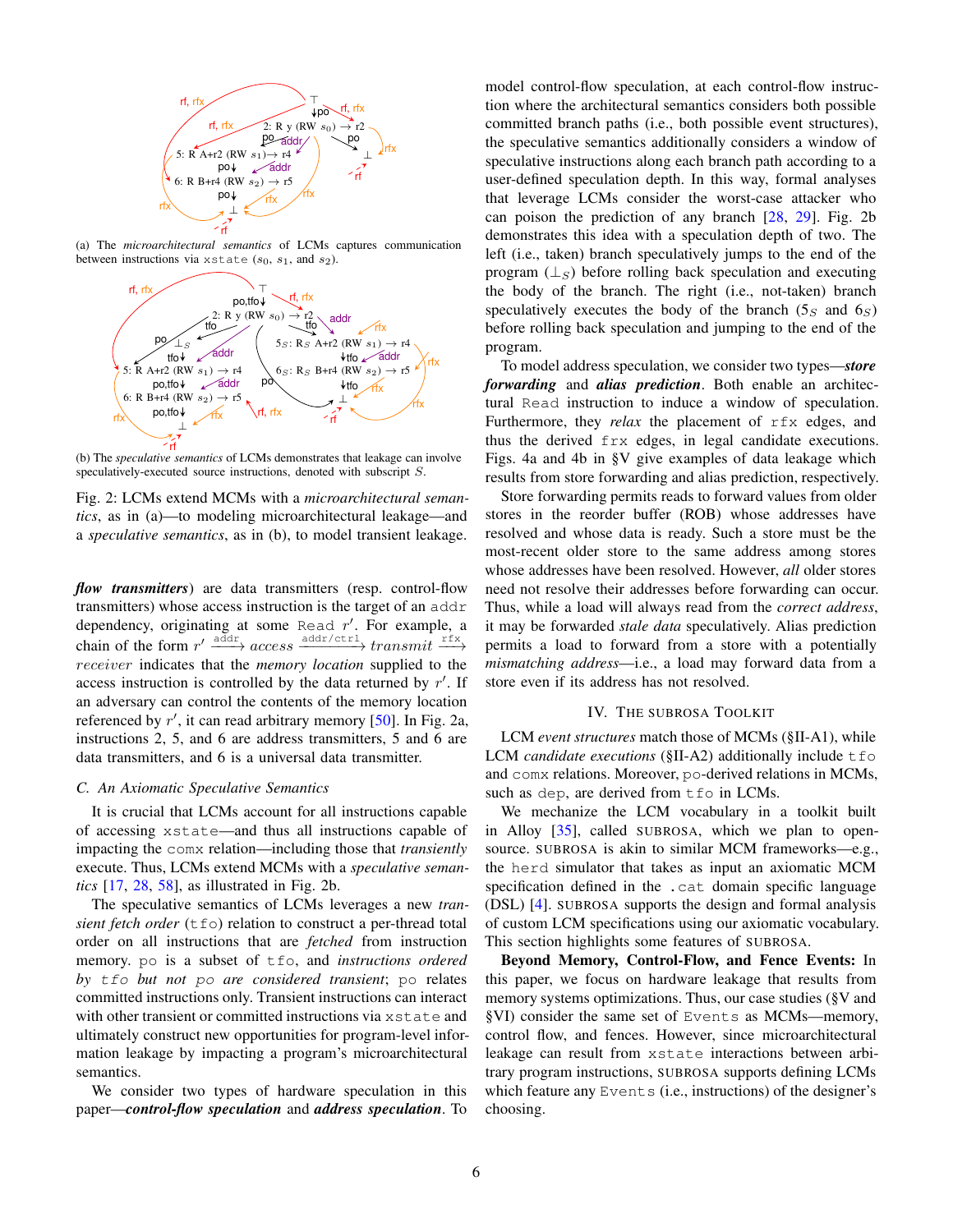<span id="page-6-2"></span>

Fig. 3: SPECTRE V1 variant [\[29,](#page-12-14) [80\]](#page-13-3). LCMs detect a transient transmitter and non-transient access.

Beyond Architectural State: In both MCMs and LCMs, Locations are represented symbolically, as is xstate in LCMs. Namely, it is not relevant for MCM or security analyses what concrete hardware state is accessed on behalf of a given instruction. Instead, it is important that we can identify when a *pair of instructions* may access the *same hardware state*—i.e., when a pair of instructions may be related via com or comx.

Modeling Microarchitectural Data-Flow: To define an LCM for a microarchitecture, rules for constructing legal instantiations of comx must be established. To do this, one must first identify the *conflict sets* of the microarchitecture in question—sets of instructions that are capable of interacting via a common set of xstate elements. At the finest granularity, conflict sets may be defined by identifying *data-flow registers* within a microarchitecture—hardware state elements that may be written to by some instructions and read from by others, thereby facilitating microarchitectural data-flow.

For a given data-flow register, the sorts of instructions that may access it during their execution comprise its corresponding conflict set. Recent work shows that it is possible to identify such data-flow registers with the help of formal RTL property verifiers [\[16\]](#page-11-13). Further, as shown in this paper, it is possible to merge conflict sets which facilitate the same sort of data-flow.

Modeling Transient Execution: SUBROSA supports custom user-defined *speculation primitives* [\[51,](#page-12-36) [52\]](#page-12-37) which constrain the legal placement of tfo edges in a candidate execution. Instructions defined as speculation primitives are capable of inducing transient execution. Note that if an instruction is transiently executed, SUBROSA assumes that it executes completely with respect to its updates on xstate.

#### <span id="page-6-1"></span>V. DETECTING LEAKAGE IN REAL-WORLD EXAMPLES

In this section, we use [§III'](#page-2-3)s axiomatic LCM vocabulary to formalize *microarchitectural leakage*. Our leakage definition is extensible, but focuses on formalizing hardware leakage on behalf of processor memory systems optimizations.

## <span id="page-6-3"></span>*A. Formalizing Microarchitectural Leakage*

To construct our leakage definition, we define mappings from the building blocks of an LCMs's architectural semantics—the  $rf$ , co, and  $fr$ —to the building blocks of its microarchitectural semantics—the rfx, cox, and frx. Our

mappings assume that architectural memory events access a single xstate location which collectively represents a corelocal cache line and store buffer entry. While we could model these state elements as a pair of xstate locations, we choose to merge them since they both facilitate microarchitectural data-flow between architectural memory instructions. We also limit our mappings below to a *single-core* execution setting where caches are *direct-mapped* feature a *write-allocate* cache policy.

If two writes are ordered by co,  $w_0 \stackrel{co}{\longrightarrow} w_1$ , they should be similarly ordered by cox and frx. This is because two same-address writes behave as microarchitectural read-modifywrites ([§III-B1\)](#page-3-6) with respect to the same xstate. Their writes to the store buffer and cache will be ordered, and  $w_0$ 's cache read will precede  $w_1$ 's cache write. If  $w_0$  immediately precedes  $w_1$  in  $\infty$ , the two writes should also be ordered by  $rfx$  in the absence of interference—i.e.,  $w_1$  should be microarchitecturally-sourced by  $w_0$ 's cache line (a cache hit). As explained in [§III-B3,](#page-4-1) if a write and read are ordered by rf,  $w \xrightarrow{rf} r$ , they should be similarly ordered by rfx in the absence of interference. If a read and a write are ordered by  $f$ r,  $r \stackrel{fr}{\longrightarrow} w$ , then they should be similarly ordered by  $f(x) = r$  will microarchitecturally read its cache line or store buffer entry before w microarchitecturally writes. *A microarchitectural leak is detected when an architecturally-implied microarchitectural relation is missing from a consistent candidate execution.*

### <span id="page-6-0"></span>*B. LCMs by Example*

We show that the LCM vocabulary faithfully detects leakage in a sampling of (transient and non-transient) microarchitectural attacks form the literature. In all examples, dashed edges denote com relations with comx inconsistencies—they "point to" (via a directed edge) receivers, which are used to identify transmitters according to the rules in [§III-B3.](#page-4-1) All numerical instruction identifiers refer to candidate execution graphs. Moreover, some edges are omitted in figures for clarity when they are not central to the exemplified leakage.

SPECTRE V1: Fig. [2b](#page-5-2) summarizes the candidate executions of vanilla SPECTRE V1 [\[39\]](#page-12-8) (Fig. [1a\)](#page-3-0). The program features a speculation primitive—a conditional branch which induces a window of speculation in each event structure instantiated by the branch (i.e, each fork of the graph). Two inconsistent rf edges point towards receivers—both ⊥ nodes. Instruction 2 is an address transmitter; 5 and  $5<sub>S</sub>$  are data transmitters with access instruction 2; 6 and  $6<sub>S</sub>$  are universal data transmitters with access instructions 5 and  $5<sub>S</sub>$ , respectively. Notably, some transmitters are transient while others are non-transient.

Fig. [3](#page-6-2) shows another variant of SPECTRE V1 [\[29,](#page-12-14) [80\]](#page-13-3) (code below) featuring the same speculation primitive—a conditional branch—and the same universal data transmitters—6 and  $6<sub>S</sub>$ .

```
1 \times = A[y];
2 if(y < size_A)<br>3 temp \&= B[x]
```

```
temp &= B[x];
```
However, this time the access instruction corresponding to both universal data transmitters (instruction 5) is non-transient.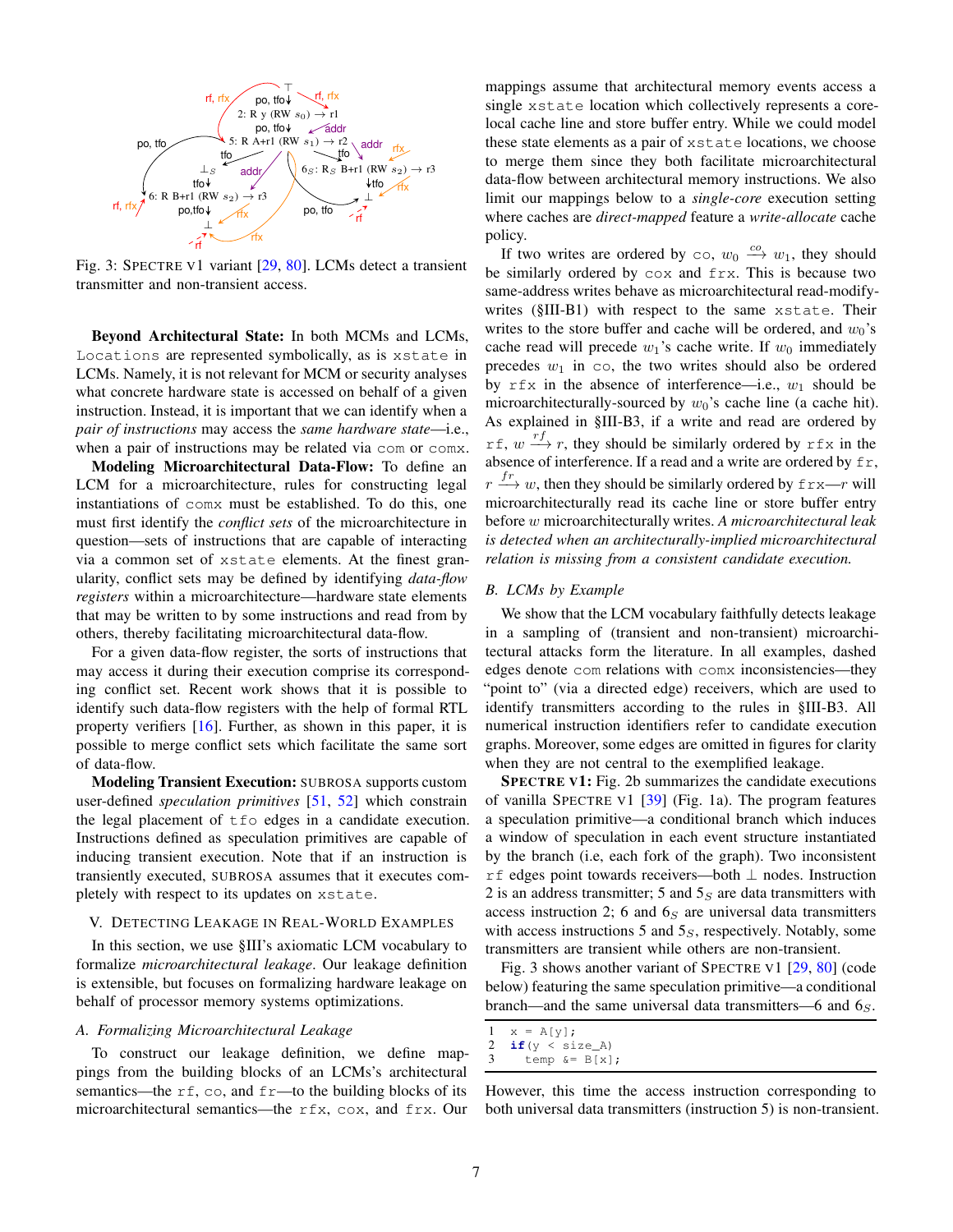<span id="page-7-0"></span>

<span id="page-7-1"></span>Fig. 4: SPECTRE V4 [\[31,](#page-12-21) [33\]](#page-12-23) and SPECTRE-PSF [\[17,](#page-11-2) [27\]](#page-12-1). LCMs detect a transient transmitter and transient access.

In Fig [2b,](#page-5-2) the access instruction corresponding to instruction 6 is non-transient (instruction 5) while the access instruction corresponding to instruction  $6<sub>S</sub>$  is transient (instruction  $5<sub>S</sub>$ ).

Notably, STT [\[80\]](#page-13-3) declared preventing the leakage of nontransiently accessed data as out of scope, although other related work captures leakage of this sort [\[17,](#page-11-2) [28\]](#page-12-16).

SPECTRE V4: Fig. [4a](#page-7-0) is representative of SPECTRE V4, described by the code below.

 $1 \quad y = y \quad (size_A - 1);$ <br>  $2 \quad x = A[y];$  $x = A[y]$ ; 3 temp  $&= B[x]$ ;

The speculation primitive is *store forwarding* ([§III-C\)](#page-5-1) instruction 4 reads from a stale same-address write. The  $f_{\text{TX}}$  relation between instructions  $4<sub>S</sub>$  and 3 illustrates this behavior. frx edges can also be understood as *reads-before*. In other words,  $4_S$  reads from xstate element  $s_1$  *before*  $s_1$  is overwritten by 3. The figure also illustrates that instruction 4 is microarchitecturally sourced from the first read of y, namely instruction 2, via an rfx relation. Ultimately, this behavior leads to  $6s$  manifesting as a transient universal data transmitter of data transiently accessed by instruction  $5<sub>S</sub>$ . Also,  $5<sub>S</sub>$  is a transient data transmitter, with transient access instruction  $4<sub>S</sub>$ .

We note that SPECTRE V4 exhibits particularly interesting microarchitectural behavior that is relevant for developing LCMs for Intel x86 microarchitectures (given that SPECTRE V4 has been observed on Intel processors [\[31,](#page-12-21) [33\]](#page-12-23)). In particular, formally specifying an LCM for a particular ISA requires defining a *confidentiality predicate* ([§III-B2\)](#page-4-0). Consider the consistency predicate for TSO from [§II-A3](#page-2-1) which is the conjunction of the *sc per loc*, *rmw atomicity*, and *causality* auxiliary predicates. Naively lifting *sc\_per\_loc* to constrain comx results in *sc\_per\_loc\_x* =  $acyclic({frfx + cos + frx + tfo\_loc}), where$ tfo\_loc is defined as po\_loc by substituting tfo for po. This straightforward predicate derivation would rule out the execution in Fig. [4a,](#page-7-0) which is in fact *possible* on x86 microarchitectures. An LCM, for Intel x86 processors (which

<span id="page-7-4"></span><span id="page-7-2"></span>

<span id="page-7-3"></span>Fig. 5: NON-SPECTRE [\[70\]](#page-13-1). In [\(a\),](#page-7-2) LCMs detect a nontransient transmitter of a non-transiently accessed xstate. In [\(b\),](#page-7-3) IMPs can construct a universal data transmitter of prefetched data.

permits SPECTRE V4) must clearly permit cycles in frx + tfo\_loc in its confidentiality predicate.

SPECTRE-PSF: Fig. [4b](#page-7-1) features a variant of SPECTRE V4 [\[17,](#page-11-2) [27\]](#page-12-1), coined SPECTRE-PSF [\[21\]](#page-12-12) (code listing below).

```
1 uint8_t A [16];
2 uint8_t C[2] = {0, 0};<br>3 if (y < size_C)if (y < size_C)4 C [0] = 64;<br>5 temp \&= B[A]temp &= B[A[C[y] * y]];
```
The speculation primitive is *alias prediction*. In particular, instruction 3 reads from an incorrect memory location illustrated by the  $rfx$  edge between instructions 2 and 3. This behavior leads to a transient universal data transmitter  $(5<sub>S</sub>)$ with a transient access instruction  $(4<sub>S</sub>)$ .

SPECTRE-PSF also features interesting execution behavior that can influence the placement of  $r f x$  edges in LCM candidate executions. Namely, read instructions can mis-predict the xstate they access such that they can microarchitecturally read data written by prior stores to different addresses.

Non-Spectre Attacks: Recent work shows that various microarchitectural optimizations can be leveraged to leak program data in a manner as severe as Spectre attacks [\[70\]](#page-13-1). Fig. [5](#page-7-4) features programs that exercise two such optimizations. Fig. [5a](#page-7-2) features leakage on hardware that implements *silent stores* [\[44\]](#page-12-38), which avoid explicitly writing to memory when a store's data operand matches the current contents at its effective address. Here, instruction 2 is an xstate transmitter. Unlike most xstate transmitters in this paper, instruction 2 transmits the data field of its accessed xstate  $s_0$  rather than the address field. This is because the silent store optimization triggers based on the result of a *data comparison* while a cache hit/miss is triggered based on the result of an *address comparison*.

Fig. [5b](#page-7-3) features leakage on hardware implementing an *indirect memory prefetcher* (IMP) [\[82\]](#page-13-13) (recently patented by Intel [\[81\]](#page-13-14)). Hardware featuring such a prefetcher tries to detect programs of the form  $for(i = 0...N)$   $X[Y[Z[i]]]$  and prefetch the cache line corresponding to  $\&X/Y/Z[i + \Delta]$ ]. The security implications of this optimization are discussed in recent work [\[70\]](#page-13-1). Notably, the authors point out an IMP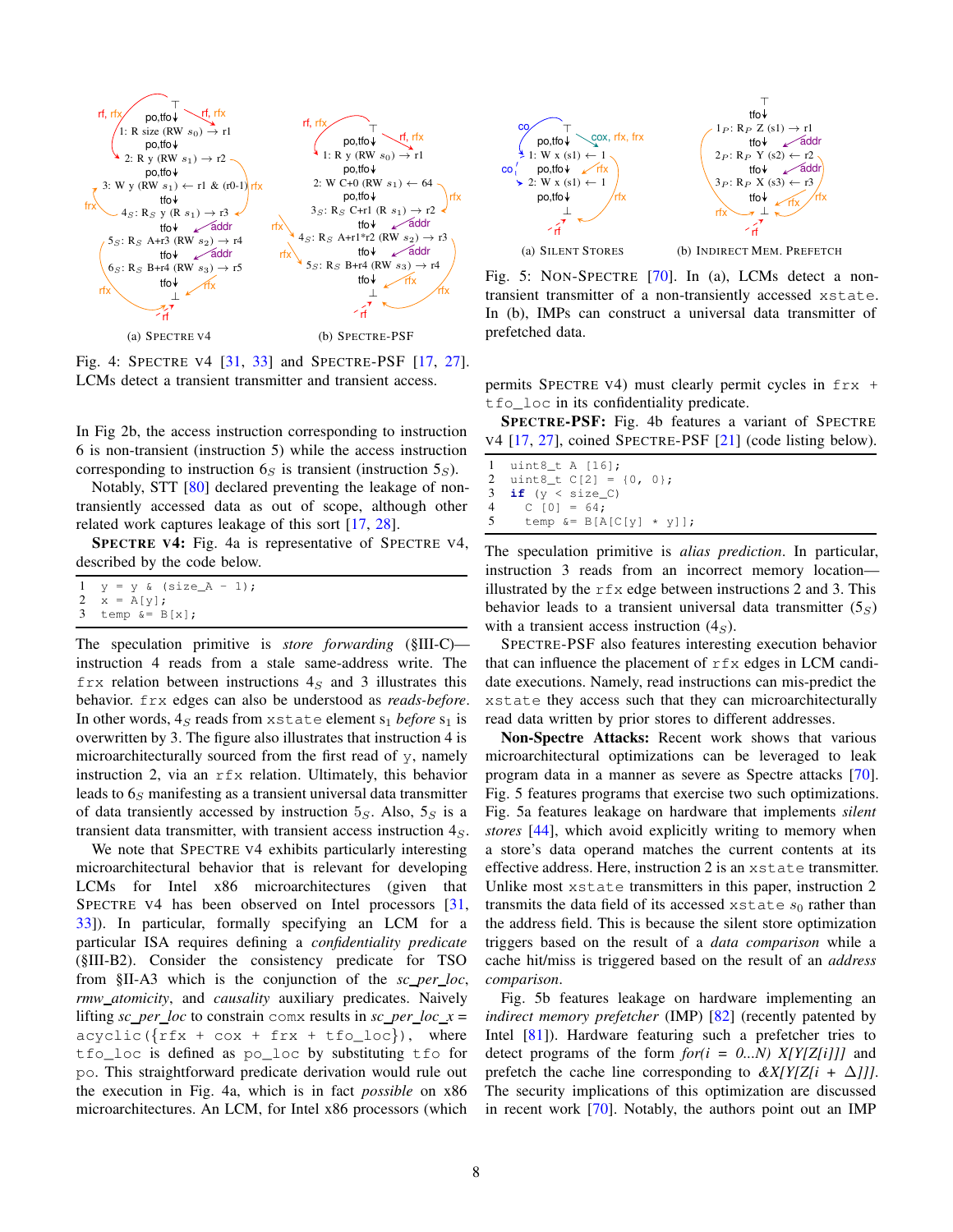can construct a *universal read gadget* [\[50\]](#page-12-15), and Fig. [5b](#page-7-3) indeed indicates that prefetch instruction  $3<sub>P</sub>$  is a universal data transmitter.

#### <span id="page-8-0"></span>VI. CLOU: DETECTING LEAKAGE WITH LCMS

We develop a static analysis tool, CLOU, based on LCMs which automatically identifies and repairs Spectre vulnerabilities in programs. Our approach is inspired by a tool which restores sequentially consistency, via automated fence insertion, for programs running on hardware implementing weak MCMs [\[1\]](#page-11-7). CLOU is implemented as a custom IR pass in LLVM [\[43\]](#page-12-39). It takes a *C source file as input*, compiles it to LLVM IR using CLANG v12.0.0, and analyzes each defined function one-by-one. Eventually, CLOU *outputs a list of transmitters and a set of consistent candidate executions* (in graph form) which give witness to detected software vulnerabilities. CLOU can also *automatically insert mitigations* (e.g., fences, like Intel's lfence) to repair vulnerable programs.

## *A. Constructing an Abstract CFG (A-CFG)*

CLOU first transforms a function's LLVM IR control-flow graph (CFG) into a loop/call-free *Abstract CFG (A-CFG)* our name for a CFG that has undergone loop/function summarizaiton and function inlining.

Loop Summarization: To eliminate a loop from a function's CFG, CLOU *summarizes* all of the ways in which it could be involved in hardware-induced leakage using a finite (and minimal) number of instructions as follows. First, recall that LCMs detect microarchitectural leakage by comparing architecture-level (via com) and microarchitecture-level (via comx) instruction interactions. This suggests a loop summarization approach which accounts for (1) how instructions in any loop instance can interact with instructions outside of the loop, and (2) how instructions in two arbitrary loop instances can interact with each other. Second, consider a memory alias analysis procedure ([§VI-B\)](#page-8-1) that can summarize for all memory accesses in the loop the set of virtual memory locations it may access across all iterations. We conclude that with memory alias analysis, all relevant com/comx interactions involving loop instructions can be modeled with just two loop unrollings.

Function Inlining: With loops summarized, CLOU inlines all function calls. Recursive calls are inlined twice via similar logic to that which enables loop summarization. For a call whose target function is not defined, CLOU interprets it as a load *or* store to one of its pointer operands—e.g., memcmp(void \*dst, const void \*src, size\_t n) can behave as a load or store to \*dst or \*src. An SMT solver considers all possible options when searching for a way to construct a candidate execution featuring leakage.

### <span id="page-8-1"></span>*B. Constructing a Symbolic Abstract Event Graph (S-AEG)*

CLOU extends an A-CFG to produce a *Symbolic Abstract Event Graph (S-AEG)*—an over-approximation of all of the corresponding function's possible candidate executions.[3](#page-8-2) An S-AEG features exactly the same set of nodes as the A-CFG from which it is derived. However, four categories of symbolic edges are added: control-flow (po and tfo), dep, com, and comx. Moreover, symbolic variables are associated with each S-AEG node and edge. Legal assignments to these variables are constrained by a set of first-order logic formulas that describe what constitutes a consistent candidate execution including consistency and confidentiality predicates. Deriving a concrete candidate execution from an S-AEG may then be achieved by searching for a variable assignment which satisfies said formulas. Other than the assumption the target hardware features write-allocate caches and does not implement silent stores [\[44\]](#page-12-38), we conservatively leave comx unconstrained; com is constrained by the TSO consistency predicate ([§II-A3\)](#page-2-1).

Design decisions: We currently make a few key design decisions regarding S-AEG construction. First, we assume LCMs where only memory instructions induce xstate accesses, under the assumptions outlined in [§III-B1.](#page-3-6) Second, we assume a one-to-one correspondence between architectural addresses and modeled xstate locations. This assumption may result in CLOU uncovering leakage that would be impossible due to cache collisions which are realized for a particular cache architecture. Third, given our empirical observations, CLOU also considers a special type of addr, called addr\_gep (*get-element-pointer address dependency*). addr\_gep maps a Read to a MemoryEvent, where the Read's return value is added to a base address to compute the MemoryEvent's ef-fective address.<sup>[4](#page-8-3)</sup> Distinguishing addr\_gep from other addr dependencies—which indicate the source instruction supplies a base address—enables CLOU to filter out benign leaks  $(SVI-E)$ .

Alias Analysis: CLOU uses an alias analysis procedure to reduce the search space when looking for transmitters. First, CLOU selectively applies LLVM's built-in alias analysis [\[43\]](#page-12-39) to the S-AEG, only including constraints (that assert particular address pairs are unequal) when they are valid under CLOU's CFG-to-A-CFG transformation. Next, CLOU assumes that (1) all S-AEG stack allocations have distinct addresses and (2) alias analysis results hold during transient execution. These assumptions do not restrict the set of discoverable transmitters.

#### <span id="page-8-4"></span>*C. Leakage Detection Engines*

Once an S-AEG has been constructed, CLOU is ready to search the graph for potential transmitters. CLOU initiates this procedure by all adding constraints encoded in the S-AEG to a Z3 SMT solver instance [\[22\]](#page-12-40). These constraints define the space of consistent candidate executions of the function under evaluation. The next intuitive step is to directly encode as a constraint the expected behaviors of a leakagefree program (according to [§V-A\)](#page-6-3), so that Z3 can search

<span id="page-8-2"></span><sup>3</sup>Compared to AEGs in prior work [\[1\]](#page-11-7), S-AEGs are encoded more compactly as a set of first-order logic formulas, rather than as explicit graph data structures.

<span id="page-8-3"></span><sup>&</sup>lt;sup>4</sup>LLVM IR features a pointer-only arithmetic instruction, called getelementptr, which signifies such behavior.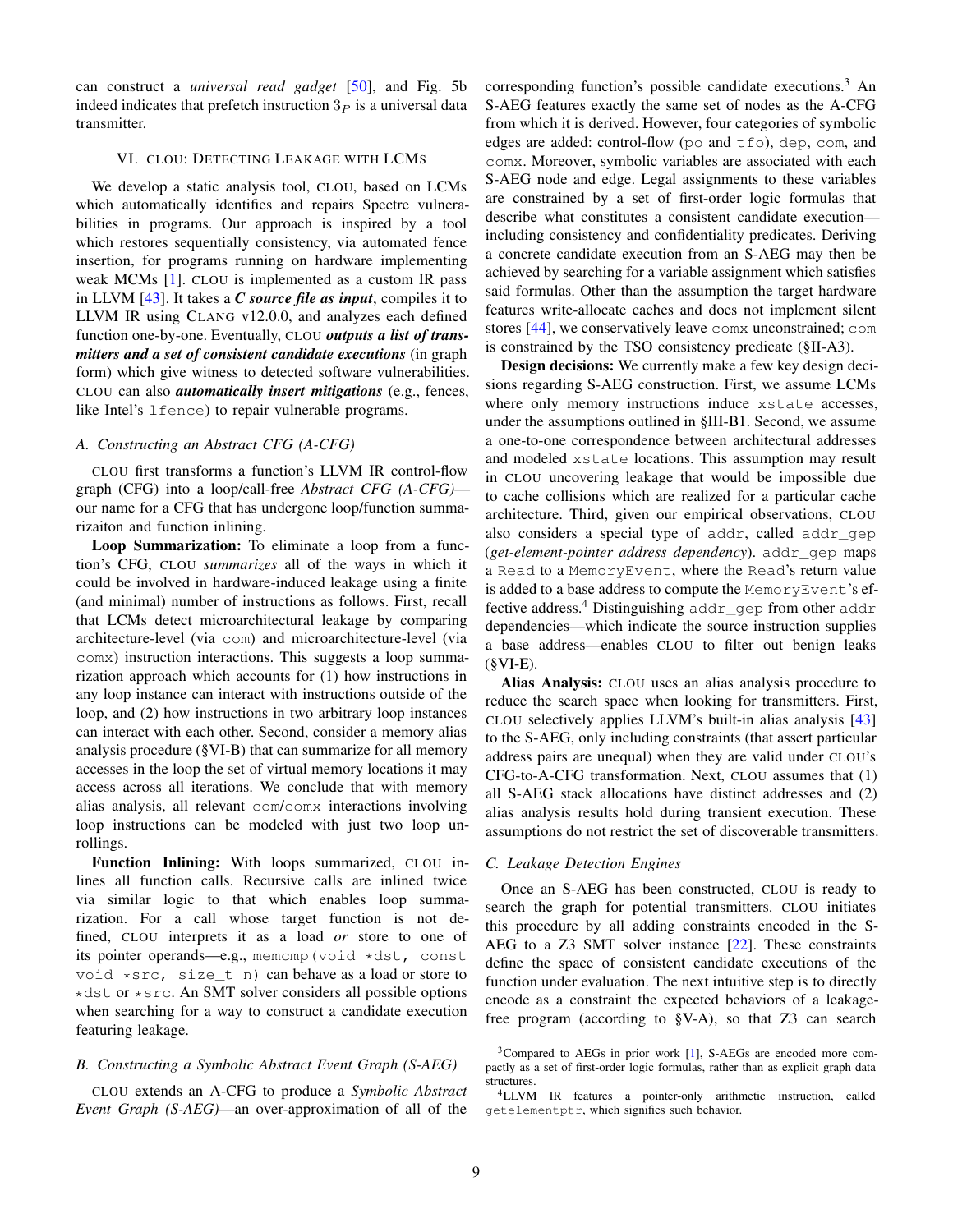| Benchmarks Leakage Leakage |                  |                  | <b>Benchmarks</b> Leakage |        | Leakage                     |
|----------------------------|------------------|------------------|---------------------------|--------|-----------------------------|
| PHT <sub>01</sub>          | $U_D$            | $U_D$            | STL01                     | D      | $D,$ $\mathbf{U_D}$         |
| PHT <sub>02</sub>          | $U_D$            | $\bar{U}_D$      | STL <sub>02</sub>         | $U_D$  | $\bar{U}_D$                 |
| PHT <sub>03</sub>          | $U_D$            | $U_D$            | <b>STL03</b>              | (none) | $(U_D)^{\perp}$             |
| PHT <sub>04</sub>          | $U_D$            | $U_D$            | STL04                     | D      | $D, (U_D)^1$                |
| PHT <sub>05</sub>          | $U_D$            | $U_D$            | STL <sub>05</sub>         | $U_D$  | $U_D$                       |
| PHT <sub>06</sub>          | $U_D$            | $U_D$            | STL06                     | $U_D$  | $\bar{U}_D$                 |
| PHT <sub>07</sub>          | $U_D$            | $U_D$            | STL07                     | $U_D$  | $U_D$                       |
| PHT08                      | $U_D$            | $\bar{U}_D$      | STL08                     | $U_D$  | $U_D$                       |
| PHT <sub>09</sub>          | $U_D$            | $\bar{U}_D$      | <b>STL09</b>              | (none) | $\setminus$ 1,2<br>$U_D$    |
| <b>PHT10</b>               | $\overline{U}_C$ | $\overline{U}_C$ | STL09 bis                 | D      | $D, (U_D)^1$                |
| <b>PHT11</b>               | $U_D$            | $U_D$            | <b>STL10</b>              | $U_D$  | $U_D$                       |
| <b>PHT12</b>               | $U_D$            | $\bar{U}_D$      | STL11                     | D      | $D,(U_D)^T$                 |
| <b>PHT13</b>               | $U_D$            | $U_D$            | <b>STL12</b>              | (none) | $(U_D)$                     |
| PHT14                      | $U_D$            | $U_D$            | <b>STL13</b>              | $D^*$  | $\mathbf{D}, (U_D)^{\perp}$ |
| <b>PHT15</b>               | $U_D$            | $U_D$            |                           |        |                             |

<span id="page-9-0"></span>SPECTRE V1 *Intended Detected* SPECTRE V4 *Intended Detected*

TABLE I: CLOU's evaluation of SPECTRE V1 [\[38\]](#page-12-24) and SPEC-TRE V4  $[19]$  benchmarks. **Bold** = newly discovered leakage;  $(\cdot)^1$  = false positive due semantic analysis imprecision;  $(\cdot)^2$  = false positive due to imprecise loop summarization.

for violations of this constraint. Unsurprisingly, this approach produces a *large* number of transmitters, all of which are not equally interesting/dangerous. Thus, we develop multiple optimized leakage detection engines that perform a directed search for specific types of leakage, parameterized by the types of transmitters they are searching for. In this paper, we build leakage detection engines for SPECTRE V1 and SPECTRE V4.

[§V](#page-6-1) shows that Spectre attacks violate the rf condition of our leakage definition in [§V-A.](#page-6-3) Thus, CLOU's SPECTRE V1 and SPECTRE V4 detection engines both directly look for candidate executions which violate of this condition—the result is a set of candidate transmitters. CLOU iterates over the candidate transmitters to find those which are also data/control transmitters or universal transmitters according to the user's preference. Per [§III-B3,](#page-4-1) a data/control transmitter manifests as a  $a \xrightarrow{\text{addr/ctr1}} t \xrightarrow{rfx} r$  code pattern, and a universal data/control transmitter manifests as  $r' \xrightarrow{\text{addr/ctr1}} a \xrightarrow{\text{addr/ctr1}} t \xrightarrow{rfx} r$ . In reality, an addr edge in this definition can be realized as an addr edge followed by zero or more data.rf edges-i.e., addr.(data.rf)<sup>∗</sup> . This means the value returned by an addr-dependent Read can be stored (data) and re-loaded (rf) any number of times before use.

CLOU's SPECTRE V1 and SPECTRE V4 detection engines differ based on the speculation primitives they consider *control-flow speculation* versus *store forwarding*, respectively.

#### *D. Analyzing Spectre Benchmarks with* CLOU

We use CLOU to analyze 15 SPECTRE V1 ( $PHT$ ) [\[38\]](#page-12-24) and 14 SPECTRE V4 (STL) [\[19\]](#page-11-9) benchmark programs. Table [I](#page-9-0) shows our results, with each benchmark analyzed in *less than half a second* on average. A speculation depth  $(d_{spec})$  of 250 (approximating ROB size) is used, but not nearly exhausted. We run CLOU on each program and record the type(s) of transmitters it detects (*Detected Leakage*). We also manually inspect each program and record the type of transmitter it

is intended to feature (*Intended Leakage*), using annotations from the benchmark authors. We find three types: data (*D*), universal data  $(U_D)$ , and universal control  $(U_C)$ .

When analyzing the PHT programs, CLOU identifies all intended transmitters and constructs candidate execution graphs as witnesses. CLOU also identifies a *new attack variant* in all PHT programs—a data transmitter involving a transient instruction prefetching a cache line for a non-transient  $t$  fo*prior* instruction. *Speculative interference attacks* [\[13\]](#page-11-14) exhibit a similar phenomenon. We omit the finding from Table [I](#page-9-0) since the data transmitter is less dangerous than all *intended* leakage.

For the STL programs, compared with the benchmark authors' apparent intention, CLOU identifies *more transmitters* that are in some cases *more severe*. In STL01 (below), for example, CLOU identifies the intended transmitter—a data transmitter. However, it identifies *higher-severity* leakage that promotes said data transmitter to a *universal* data transmitter.

```
1 void case_1(uint32_t idx) {
2 uint32_t ridx=idx&(ary_size-1); // universal<br>3 uint8 t **pp=&sec ary: uint8 t ***ppp=&pp:
3 uint8_t **pp=&sec_ary; uint8_t ***ppp=&pp;<br>4 (**ppp)[ridy]=0; //data
4 (**ppp) [ridx]=0; // data<br>5 tmp \&= pub arv [sec arv[r]tmp \&= pub_{ary[sec_{ary[ridx]}]; // transmitter
```
STL01 intends to show that the access to sec\_ary [ridx] in line 5 can transiently read stale data before it is overwritten in line 4, rendering the access to access to pub\_array a data transmitter. However, CLOU finds a candidate execution where the same transmitter facilitates *universal* data leakage—line 5's access to idx can read stale data before it is overwritten in line 2. CLOU also finds that STL13 is *erroneously labeled as "secure"* in the benchmark *and* flagged as secure by the benchmark authors' formal tool [\[20\]](#page-12-41) —it features data leakage when a return instruction bypasses a store to the stack.

CLOU detects some false positive leakage when analyzing STL programs due to two sources of imprecision. First, CLOU does not perform semantic analysis of instructions. Thus, it cannot reason about the implications of index masking, a mitigation technique used by many STL programs. Also, CLOU does not consider the impact of loops on speculation depth when summarizing them. Thus, false positive leakage involving instructions which cannot exist in the processor simultaneously (due to ROB size) may be flagged (e.g., in STL09).

STL03 and STL12 are intended to be *safe* due to their use of C's register keyword to prevent *storing* an array index. We find that CLANG -00 disregards the register keyword and stores the index in memory anyway, enabling it to be bypassed. Thus, we manually repair the LLVM IR output to create the effect of register. Table [I'](#page-9-0)s results incorporate this fix. One *other* instance of false positive leakage is flagged, but the use of register repairs the intended leakage.

A notable feature of CLOU is its ability to insert a minimal number of fences to repair SPECTRE V1 and SPECTRE V4 leaks. We direct CLOU to perform fence insertion in the PHT and STL benchmarks and confirm that all initially-detected leakage is mitigated with one fence per vulnerable program.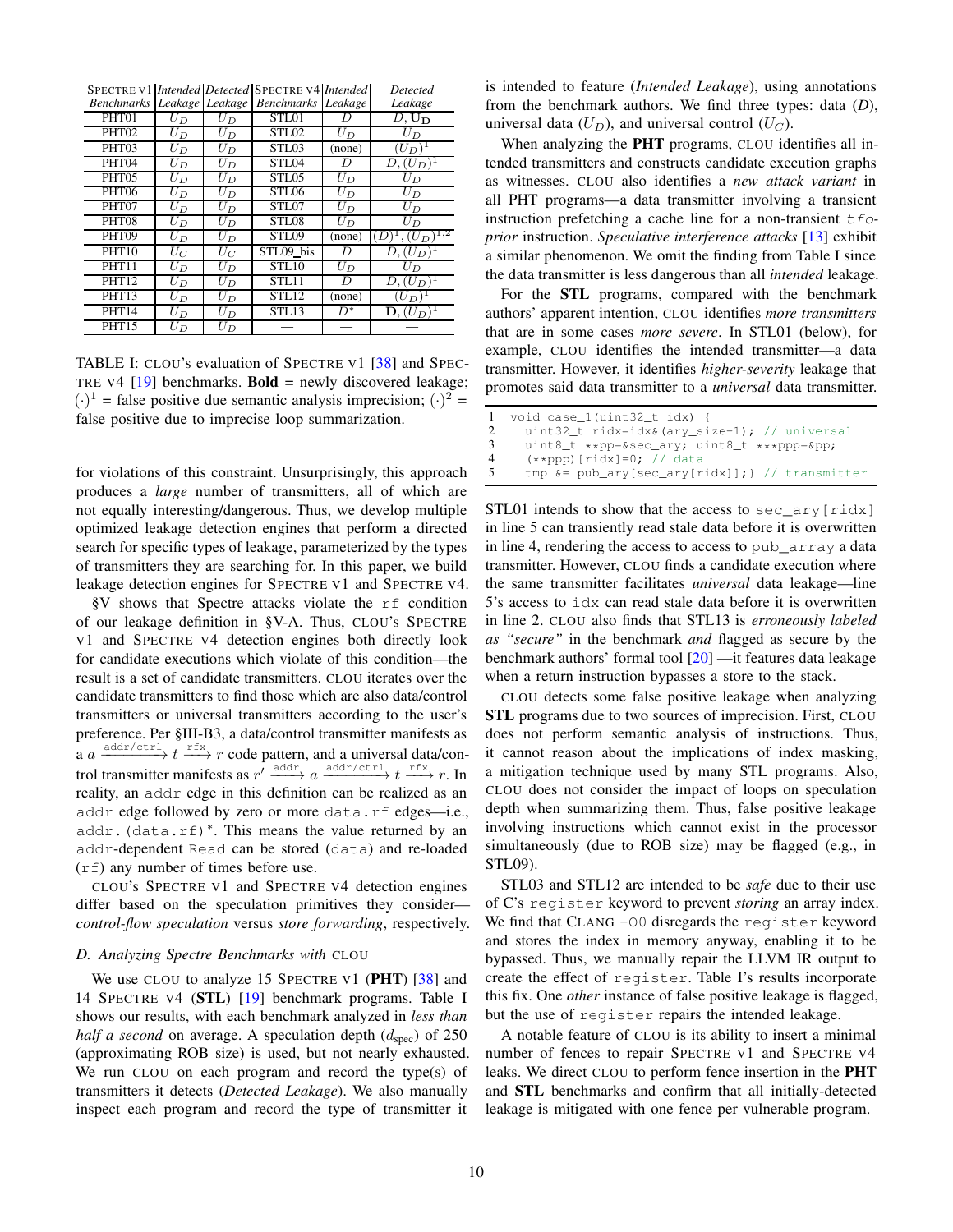## <span id="page-10-0"></span>*E. Analyzing* libsodium *with* CLOU

To show scalability of CLOU, we use it to search for transient *universal data transmitters* in the libsodium cryptolibrary  $[23]$ . All experiments are run on an Intel(R) Xeon(R) Gold 6226R CPU @ 2.90GHz server featuring 4 processors, 16 cores per processor, and 512 GB of RAM. Performance is summarized in Fig. [6.](#page-10-1) Furthermore, we sacrifice completeness for performance by limiting CLOU's search space in two key ways. First, we allow at most one intermediate rf edge between subsequent addr dependencies ([§VI-C\)](#page-8-4). Second, we leverage a "sliding window" approach, in which for each candidate transmitter CLOU only considers the set of instructions in the S-AEG that can reach the transmitter in  $W_{size}$  instructions. In practice, we believe these limitations do not significantly impact CLOU's ability to detect leakage. In particular, our sliding window approach excludes the discovery of universal data leakage in two key scenarios: (1) a live value sits in a register for a long time (greater than  $W_{size}$  instructions), a condition that compiler register allocation tries to avoid; or (2) a *committed* instruction stores an unchecked value (e.g. an array pointer constructed using an attacker-supplied index) to memory and does not read it for a long time.

We first analyze libsodium using CLOU's SPECTRE V1 engine to search for [§III-B3'](#page-4-1)s universal data transmitter signature. CLOU assumes  $d_{\text{spec}} = 250$  and  $W_{size} = 500$ . Here, CLOU reports many benign candidate executions featuring the pattern uint  $32_t * i \, dx$ ; ...=  $array[*idxp];$ where a pointer is loaded from memory and subsequently dereferenced, forming the first addr dependency. While valid, this leakage is low-risk for two reasons. First, in bug-free code, a pointer (e.g. idxp) will rarely be solely controlled by an attacker. Second, if the pointer is indeed not attackercontrolled, the same data will leak every time, so it acts as a *non-universal* data transmitter. To filter out these low-risk examples, we re-run CLOU's SPECTRE V1 engine using a modified addr dependency chain (addr\_gep.addr). Except for one false positive due to imprecise alias analysis, no universal data transmitters are found. Recent work does not find any SPECTRE V1 violations [\[17\]](#page-11-2) in libsodium. However, they restrict their search using taint annotations which likely confirms our hypothesis that the flagged data transmitters are benign.

Next, we repeat the experiment above using CLOU's SPEC-TRE V4 engine, *except* that results are not filtered according to addr\_gep. Since programs feature *many* more store forwarding speculation primitives (loads) than control-flow speculation primitives (branches), there is a larger search space with more complex constraints. Thus, we set CLOU's  $d_{\rm spec} = 25$  with  $W_{\rm size} = 50$  to ensure analysis terminates. No universal data transmitters are found, corroborating recent work [\[17\]](#page-11-2) which analyzes libsodium with  $d_{\text{spec}} = 20$ .

CLOU employs various optimizations to scale to analyzing realistic-sized codebases. We omit a detailed description in our submission due to space constraints. Fig. [6](#page-10-1) shows that 93%/92% of 861 functions are analyzed in *less then*

<span id="page-10-1"></span>

Fig. 6: Serial CPU runtime vs. function size for CLOU's libsodium analysis with  $(d_{\text{spec}}, W_{\text{size}})$  set to  $(250, 500)/(25,$ 50) for SPECTRE V1/V4. No functions time out.

*one minute* of serial execution time for SPECTRE V1/V4. libsodium defines 943 functions, but CLOU avoids reanalyzing functions which it has already inlined and checked elsewhere.

## VII. RELATED WORK

Detecting Transient Leakage: Recent work simulates transient execution so that standard software analysis tools can detect classes of Spectre vulnerabilities in programs [\[17,](#page-11-2) [28,](#page-12-16) [30,](#page-12-42) [58,](#page-12-35) [71,](#page-13-15) [77\]](#page-13-16). LCMs take a similar approach via the  $\pm$  form relation. SpecFuzz [\[58\]](#page-12-35) and Spectector [\[28\]](#page-12-16) detect SPECTRE V1 gadgets in code using fuzzers and symbolic execution engines, respectively; Pitchfork [\[17\]](#page-11-2) uses symbolic execution to detect SPECTRE V1/V1.1/V4 violations. LCMs also capture SPECTRE V1.1 leakage, but we omit an example due to space limitations.

Researchers have proposed tools to detect Spectre-style vulnerabilities at the binary [\[17,](#page-11-2) [20,](#page-12-41) [28,](#page-12-16) [72\]](#page-13-17) and LLVM-IR levels [\[30,](#page-12-42) [71,](#page-13-15) [77\]](#page-13-16). Nevertheless, all existing tools either scale poorly or face qualitative limitations. For example, Spectector [\[28\]](#page-12-16) only detects SPECTRE V1 and does not scale well to large codebases. Spectector is also based on the programcounter security model [\[54\]](#page-12-43) and thus disallows branching on secrets. LCMs support branching on secrets and are not limited to reasoning about vulnerabilities involving transient execution nor are they limited to capturing just a single Spectre variant. Pitchfork [\[17\]](#page-11-2) detects SPECTRE V1/V4; however, its implementation is unsound [\[10\]](#page-11-15), and its SPECTRE V4 detection scheme scales poorly.

Formalizing Transient Leakage: Recent research applies formal rigor to reasoning about the impact of transient execution attacks on software [\[10,](#page-11-15) [17,](#page-11-2) [27](#page-12-1)[–29,](#page-12-14) [58,](#page-12-35) [60,](#page-12-44) [69\]](#page-13-5). Cauligi et al. [\[17\]](#page-11-2) defines *speculative constant-time* using an adversarial semantics for speculative execution. Similar to LCMs, their modeling approach captures a variety of transient execution attacks including SPECTRE V1/V4. InSpectre [\[27\]](#page-12-1) features an operational model to support reasoning about transient execution attacks and countermeasures. Guarnieri et al. [\[29\]](#page-12-14) proposed hardware-software contracts to explicitly expose to software which aspects of microarchitectural state are observable to an adversary as a program executes.

Concurrent work [\[21\]](#page-12-12) also proposes to derive axiomatic security models from MCMs. Specifically, the authors use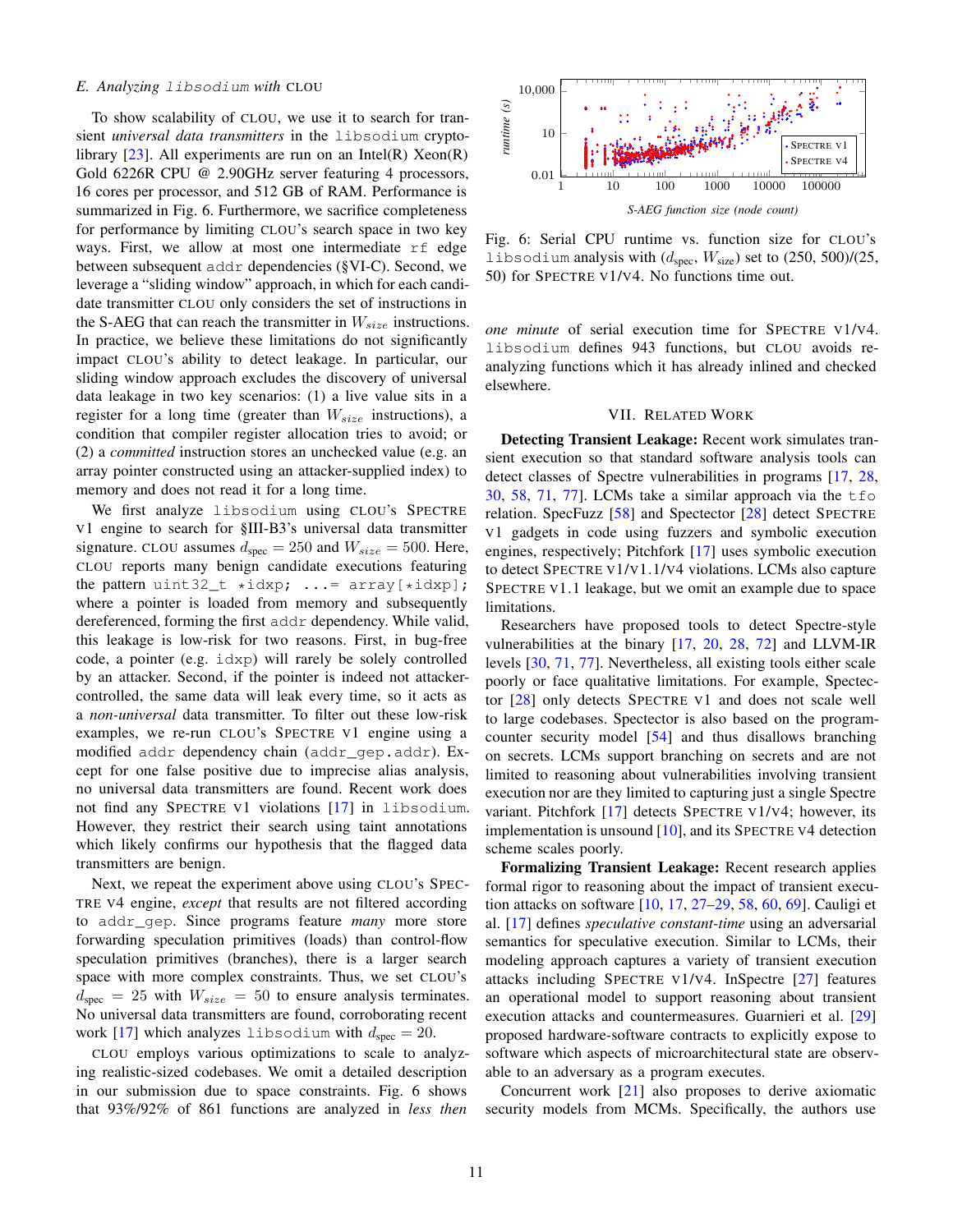.cat models ([§IV\)](#page-5-3) out-of-the-box to formally model and automatically detect *access instructions* in programs—namely memory read events which are capable of accessing secrets. In doing so, rf is used to model *both* architectural and microarchitectural data-flow. This approach does not support modeling or identifying transmitters in programs and thus cannot determine if the data read by a particular access instruction can eventually be leaked via a transmitter. Modeling microarchitectural leakage which does not involve architectural read events accessing secrets (as is the case for silent stores) is also not supported. In contrast, LCMs restrict  $r f$  to modeling architectural (software-visible) data-flow and introduce  $rfx$ to model microarchitectural data-flow. More generally, the architectural and microarchitectural semantics that LCMs define for programs enables the modeling and automatic detection of *transmitters*. Whether a transmitter leaks xstate or (universal) control/data via associated access instructions can be further deduced with the help of our transmitter taxonomy  $(SIII-B3)$ .

Just as CLOU searches programs for transmitters, the work discussed above [\[21\]](#page-12-12) presents a tool KAIBYO which searches programs for access instructions capable of reading from a particular secret address. KAIBYO takes minutes (with a 90 minute timeout in some cases) to inspect the same benchmarks that CLOU analyzes in less then as second. Due to its focus on finding access instructions, KAIBO does not support optimal fence insertion.

Finally, Blade [\[69\]](#page-13-5) uses a static type system to eliminate transient leakage from CT cryptographic code. Blade prohibits speculative leakage by breaking flows from transiently-typed expressions to sinks with a hypothetical fence called *protect*. Similar to Blade, LCMs can synthesize a minimum number of fences; they can also effectively use the *protect* fence. However, in contrast to Blade's conservative type system, LCMs are more accurate and lead to fewer false-positives. Further, while Blade's approach is limited to SPECTRE V1, LCMs capture different microarchitectural attacks and CLOU's current implementation supports fence insertion for both SPECTRE V1/V4 *without* transient types.

#### VIII. CONCLUDING REMARKS

We propose LCMs as new security contracts that enable programmers, compiler writers, and runtime designers to reason about the security implications of hardware on software. LCMs support precisely pinpointing hardware-related vulnerabilities in programs, as in [§V-B.](#page-6-0) In turn, they support the design and development of (1) formal analysis frameworks, like SUBROSA and (2) tools which can detect and repair vulnerable programs, like CLOU. Ultimately, we envision programmers using LCMs to specify security requirements by labeling data with *trust domains*. A compiler can then translate a high-level programs to secure assembly code that prevents leakage across domains.

One limitation of LCMs is the type of side-channels they capture—LCMs capture leakage that results from interinstruction *interactions* through hardware state rather than from operand-dependent variable time execution of individual

instructions (e.g., due to subnormal floating point optimizations [\[6\]](#page-11-16)). Such an enhancement to the formalism is left for future work.

#### ACKNOWLEDGEMENTS

We would like to thank John Mitchell and Clark Barrett for their valuable discussions and feedback on this work.

### **REFERENCES**

- <span id="page-11-7"></span>[1] J. Alglave, D. Kroening, V. Nimal, and D. Poetzl, "Don't sit on the fence: A static analysis approach to automatic fence insertion," vol. 39, no. 2, 2017.
- [2] J. Alglave, L. Maranget, S. Sarkar, and P. Sewell, "Fences in weak memory models," 2010. [Online]. Available: [http://dx.doi.org/10.1007/](http://dx.doi.org/10.1007/978-3-642-14295-6_25) [978-3-642-14295-6](http://dx.doi.org/10.1007/978-3-642-14295-6_25) 25
- [3] J. Alglave, L. Maranget, S. Sarkar, and P. Sewell, "Litmus: Running tests against hardware," *17th International Conference on Tools and Algorithms for the Construction and Analysis of Systems (TACAS): Part of the Joint European Conferences on Theory and Practice of Software (ETAPS)*, 2011.
- <span id="page-11-6"></span>[4] J. Alglave, L. Maranget, and M. Tautschnig, "Herding cats: Modelling, simulation, testing, and data mining for weak memory," *ACM Transactions on Programming Languages and Systems (TOPLAS)*, vol. 36, no. 2, pp. 7:1–7:74, 2014.
- <span id="page-11-0"></span>[5] AMD, "Revision guide for AMD family 10h processors," 2012. [Online]. Available: [https://www.amd.com/system/files/TechDocs/](https://www.amd.com/system/files/TechDocs/41322_10h_Rev_Gd.pdf) 41322 10h Rev [Gd.pdf](https://www.amd.com/system/files/TechDocs/41322_10h_Rev_Gd.pdf)
- <span id="page-11-16"></span>[6] M. Andrysco, D. Kohlbrenner, K. Mowery, R. Jhala, S. Lerner, and H. Shacham, "On subnormal floating point and abnormal timing," in *2015 IEEE Symposium on Security and Privacy*, 2015.
- <span id="page-11-4"></span>[7] ARM, "Arm a64 instruction set architecture." [Online]. Available: <https://static.docs.arm.com>
- <span id="page-11-1"></span>[8] ARM, "Cortex-A9 MPCore, programmer advice notice, read-after-read hazards, ARM reference 761319," 2011.
- <span id="page-11-15"></span><span id="page-11-3"></span>[9] ARM Mbed, "Mbed TLS," [https://github.com/armmbed/mbedtls.](https://github.com/armmbed/mbedtls)
- [10] G. Barthe, S. Cauligi, B. Grégoire, A. Koutsos, K. Liao, T. Oliveira, S. Priya, T. Rezk, and P. Schwabe, "High-assurance cryptography in the spectre era," in *42nd IEEE Symposium on Security and Privacy, SP 2021, San Francisco, CA, USA, 24-27 May 2021*.
- <span id="page-11-10"></span>[11] M. Batty, A. F. Donaldson, and J. Wickerson, "Overhauling SC atomics in C11 and OpenCL," *43rd Symposium on Principles of Programming Languages (POPL)*, 2016.
- <span id="page-11-11"></span>[12] M. Batty, S. Owens, S. Sarkar, P. Sewell, and T. Weber, "Mathematizing C++ concurrency," *38th Symposium on Principles of Programming Languages (POPL)*, 2011.
- <span id="page-11-14"></span>[13] M. Behnia, P. Sahu, R. Paccagnella, J. Yu, Z. N. Zhao, X. Zou, T. Unterluggauer, J. Torrellas, C. Rozas, A. Morrison, F. Mckeen, F. Liu, R. Gabor, C. W. Fletcher, A. Basak, and A. Alameldeen, "Speculative interference attacks: Breaking invisible speculation schemes," in *Proceedings of the 26th ACM International Conference on Architectural Support for Programming Languages and Operating Systems*, 2021.
- <span id="page-11-12"></span>[14] H.-J. Boehm and S. V. Adve, "Foundations of the C++ concurrency memory model," *29th Conference on Programming Language Design and Implementation (PLDI)*, 2008.
- <span id="page-11-8"></span>[15] J. Bornholt and E. Torlak, "Synthesizing memory models from framework sketches and litmus tests," *38th Conference on Programming Language Design and Implementation (PLDI)*, 2017.
- <span id="page-11-13"></span>[16] Cadence Design Systems, Inc., "Cadence JasperGold formal verification platform," accessed 12th April 2021. [Online]. Available: [https://](https://www.cadence.com/en_US/home/tools/system-design-and-verification/formal-and-static-verification/jasper-gold-verification-platform.html) www.cadence.com/en [US/home/tools/system-design-and-verification/](https://www.cadence.com/en_US/home/tools/system-design-and-verification/formal-and-static-verification/jasper-gold-verification-platform.html) [formal-and-static-verification/jasper-gold-verification-platform.html](https://www.cadence.com/en_US/home/tools/system-design-and-verification/formal-and-static-verification/jasper-gold-verification-platform.html)
- <span id="page-11-2"></span>[17] S. Cauligi, C. Disselkoen, K. v. Gleissenthall, D. Tullsen, D. Stefan, T. Rezk, and G. Barthe, "Constant-time foundations for the new spectre era," in *Proceedings of the 41st ACM SIGPLAN Conference on Programming Language Design and Implementation*, 2020.
- <span id="page-11-5"></span>[18] K. Cheang, C. Rasmussen, S. Seshia, and P. Subramanyan, "A formal approach to secure speculation," in *2019 IEEE 32nd Computer Security Foundations Symposium (CSF)*, 2019.
- <span id="page-11-9"></span>[19] L.-A. Daniel, "Binsec/haunted benchmark," 2021, [https://github.com/](https://github.com/binsec/haunted_bench/) [binsec/haunted](https://github.com/binsec/haunted_bench/)\_bench/.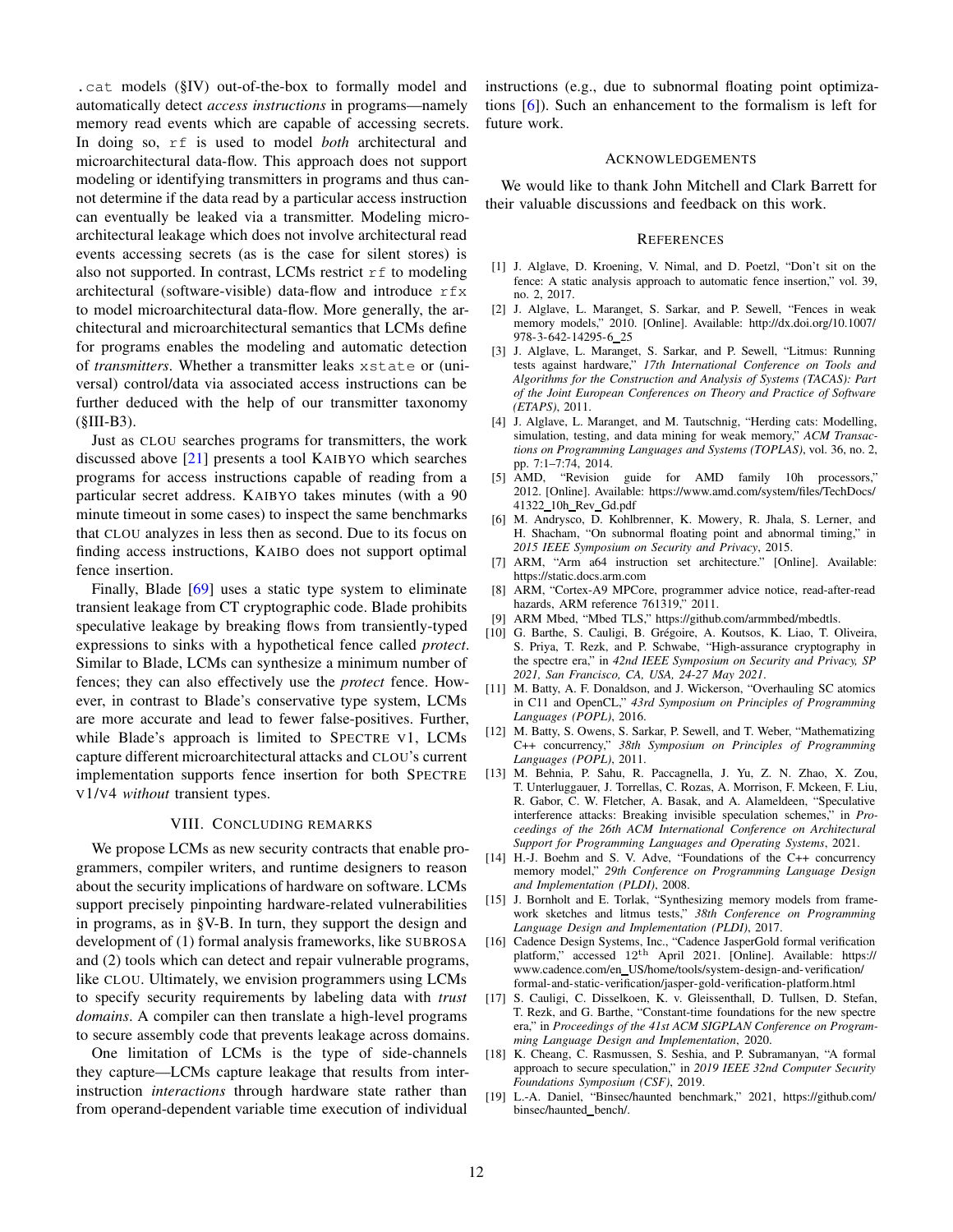- <span id="page-12-41"></span>[20] L. Daniel, S. Bardin, and T. Rezk, "Hunting the haunter - efficient relational symbolic execution for spectre with haunted relse," in *28th Annual Network and Distributed System Security Symposium, NDSS 2021, virtually, February 21-25, 2021*.
- <span id="page-12-12"></span>[21] H. P. de León and J. Kinder, "Cats vs. spectre: An axiomatic approach to modeling speculative execution attacks," 2021. [Online]. Available: <https://arxiv.org/abs/2108.13818>
- <span id="page-12-40"></span>[22] L. De Moura and N. Bjørner, "Z3: An efficient smt solver," in *International conference on Tools and Algorithms for the Construction and Analysis of Systems*. Springer, 2008, pp. 337–340.
- <span id="page-12-13"></span><span id="page-12-5"></span>[23] F. Denis, "libsodium," 2019, [https://github.com/jedisct1/libsodium.](https://github.com/jedisct1/libsodium)
- [24] C. Disselkoen, R. Jagadeesan, A. Jeffrey, and J. Riely, "The code that never ran: Modeling attacks on speculative evaluation," in *2019 IEEE Symposium on Security and Privacy (SP)*, 2019.
- <span id="page-12-3"></span>[25] Q. Ge, Y. Yarom, D. Cock, and G. Heiser, "A survey of microarchitectural timing attacks and countermeasures on contemporary hardware, *Journal of Cryptographic Engineering*, 2016.
- <span id="page-12-0"></span>[26] R. Guanciale, H. Nemati, C. Baumann, and M. Dam, "Cache storage channels: Alias-driven attacks and verified countermeasures," *2016 IEEE Symposium on Security and Privacy (S&P)*, 2016.
- <span id="page-12-1"></span>[27] R. Guanciale, M. Balliu, and M. Dam, "InSpectre: Breaking and fixing microarchitectural vulnerabilities by formal analysis," in *Proceedings of the 2020 ACM SIGSAC Conference on Computer and Communications Security*, 2020.
- <span id="page-12-16"></span>[28] M. Guarnieri, B. Köpf, J. F. Morales, J. Reineke, and A. Sánchez, "Spectector: Principled detection of speculative information flows," in *2020 IEEE Symposium on Security and Privacy (SP)*, 2020.
- <span id="page-12-14"></span>[29] M. Guarnieri, B. Köpf, J. Reineke, and P. Vila, "Hardware-software contracts for secure speculation," in *2021 IEEE Symposium on Security and Privacy*, 2021.
- <span id="page-12-42"></span>[30] S. Guo, Y. Chen, P. Li, Y. Cheng, H. Wang, M. Wu, and Z. Zuo, "Specusym: Speculative symbolic execution for cache timing leak detection," in *Proceedings of the ACM/IEEE 42nd International Conference on Software Engineering*.
- <span id="page-12-21"></span>[31] J. Horn, "Speculative execution, variant 4: Speculative store bypass," 2018. [Online]. Available: [https://bugs.chromium.org/p/project-zero/](https://bugs.chromium.org/p/project-zero/issues/detail?id=1528) [issues/detail?id=1528](https://bugs.chromium.org/p/project-zero/issues/detail?id=1528)
- <span id="page-12-17"></span>[32] Y. Hsiao, D. P. Mulligan, N. Nikoleris, G. Petri, and C. Trippel, "Synthesizing formal models of hardware from RTL for efficient verification of memory model implementations," in *Proceedings of the Fifty-Fourth IEEE/ACM International Symposium on Microarchitecture*, ser. MICRO 54, 2021.
- <span id="page-12-23"></span>[33] Intel, "Q2 2018 speculative execution side channel update," 2018. [Online]. Available: [https://www.intel.com/content/www/us/en/](https://www.intel.com/content/www/us/en/security-center/advisory/intel-sa-00115.html) [security-center/advisory/intel-sa-00115.html](https://www.intel.com/content/www/us/en/security-center/advisory/intel-sa-00115.html)
- <span id="page-12-32"></span>[34] Intel, "Intel® 64 and IA-32 architectures software developer manuals, order number: 325462-070us," 2019. [Online]. Available: [https://software.intel.com/sites/default/files/managed/39/c5/](https://software.intel.com/sites/default/files/managed/39/c5/325462-sdm-vol-1-2abcd-3abcd.pdf) [325462-sdm-vol-1-2abcd-3abcd.pdf](https://software.intel.com/sites/default/files/managed/39/c5/325462-sdm-vol-1-2abcd-3abcd.pdf)
- <span id="page-12-25"></span>[35] D. Jackson, "Alloy analyzer website," 2012. [Online]. Available: [http://](http://alloy.mit.edu/) [alloy.mit.edu/](http://alloy.mit.edu/)
- <span id="page-12-4"></span>[36] V. Kiriansky, I. Lebedev, S. Amarasinghe, S. Devadas, and J. Emer, "Dawg: A defense against cache timing attacks in speculative execution processors," in *2018 51st Annual IEEE/ACM International Symposium on Microarchitecture (MICRO)*, 2018.
- <span id="page-12-22"></span>[37] V. Kiriansky and C. Waldspurger, "Speculative buffer overflows: Attacks and defenses," *CoRR*, vol. abs/1807.03757, 2018, [http://arxiv.org/abs/](http://arxiv.org/abs/1807.03757) [1807.03757.](http://arxiv.org/abs/1807.03757) [Online]. Available: [https://dblp.org/rec/bib/journals/corr/](https://dblp.org/rec/bib/journals/corr/abs-1807-03757) [abs-1807-03757](https://dblp.org/rec/bib/journals/corr/abs-1807-03757)
- <span id="page-12-24"></span>[38] P. Kocher, "Spectre Mitigations in Microsoft's C/C++ Compiler," 2018, [https://www.paulkocher.com/doc/MicrosoftCompilerSpectreMitigation.](https://www.paulkocher.com/doc/MicrosoftCompilerSpectreMitigation.html) [html.](https://www.paulkocher.com/doc/MicrosoftCompilerSpectreMitigation.html)
- <span id="page-12-8"></span>[39] P. Kocher, D. Genkin, D. Gruss, W. Haas, M. Hamburg, M. Lipp, S. Mangard, T. Prescher, M. Schwarz, and Y. Yarom, "Spectre attacks: Exploiting speculative execution," *CoRR*, vol. abs/1801.01203, 2018. [Online]. Available:<https://arxiv.org/abs/1801.01203>
- <span id="page-12-2"></span>[40] A. Kwong, D. Genkin, and D. Gruss, "Rambleed: Reading bits in memory without accessing them," 2019.
- <span id="page-12-33"></span>[41] L. Lamport, "Time, clocks, and the ordering of events in a distributed system," *Communications of the ACM*, vol. 21, no. 7, pp. 558–565, 1978.
- <span id="page-12-18"></span>[42] L. Lamport, "How to make a multiprocessor computer that correctly executes multiprocess programs," *IEEE Transactions on Computing*, vol. 28, no. 9, pp. 690–691, 1979.
- <span id="page-12-39"></span>[43] C. Lattner and V. Adve, "LLVM: A Compilation Framework for Lifelong Program Analysis & Transformation," Computer Science Dept., Univ. of Illinois at Urbana-Champaign, Tech. Report UIUCDCS-R-2003-2380, Sep 2003.
- <span id="page-12-38"></span>[44] K. M. Lepak and M. H. Lipasti, "Silent stores for free," in *Proceedings of the 33rd Annual ACM/IEEE International Symposium on Microarchitecture*, 2000.
- <span id="page-12-9"></span>[45] M. Lipp, M. Schwarz, D. Gruss, T. Prescher, W. Haas, S. Mangard, P. Kocher, D. Genkin, Y. Yarom, and M. Hamburg, "Meltdown," *CoRR*, vol. abs/1801.01207, 2018. [Online]. Available: [https://arxiv.org/abs/](https://arxiv.org/abs/1801.01207) [1801.01207](https://arxiv.org/abs/1801.01207)
- <span id="page-12-34"></span>[46] J. Lowe-Power, V. Akella, M. K. Farrens, S. T. King, and C. J. Nitta, "Position paper: A case for exposing extra-architectural state in the isa," in *Proceedings of the 7th International Workshop on Hardware and Architectural Support for Security and Privacy*, 2018.
- <span id="page-12-19"></span>[47] D. Lustig, A. Wright, A. Papakonstantinou, and O. Giroux, "Automated synthesis of comprehensive memory model litmus test suites," *22nd International Conference on Architectural Support for Programming Languages and Operating Systems (ASPLOS)*, 2017.
- <span id="page-12-26"></span>[48] J. Manson, W. Pugh, and S. Adve, "The Java memory model," *32nd Symposium on Principles of Programming Languages (POPL)*, 2005.
- <span id="page-12-20"></span>[49] M. Martonosi et al., "Check: Research tools and papers," 2017. [Online]. Available:<http://check.cs.princeton.edu>
- <span id="page-12-15"></span>[50] R. Mcilroy, J. Sevcik, T. Tebbi, B. L. Titzer, and T. Verwaest, "Spectre is here to stay: An analysis of side-channels and speculative execution, 2019. [Online]. Available:<https://arxiv.org/abs/1902.05178>
- <span id="page-12-36"></span>[51] M. Miller, "Analysis and mitigation of speculative store bypass (CVE-2018-3639)," 2018. [On-<br>line]. Available: https://msrc-blog.microsoft.com/2018/05/21/ https://msrc-blog.microsoft.com/2018/05/21/ [analysis-and-mitigation-of-speculative-store-bypass-cve-2018-3639/](https://msrc-blog.microsoft.com/2018/05/21/analysis-and-mitigation-of-speculative-store-bypass-cve-2018-3639/)
- <span id="page-12-37"></span>[52] M. Miller, "Mitigating speculative execution side channel hardware vulnerabilities," 2018. Available: [https://msrc-blog.microsoft.com/2018/03/15/](https://msrc-blog.microsoft.com/2018/03/15/mitigating-speculative-execution-side-channel-hardware-vulnerabilities/) [mitigating-speculative-execution-side-channel-hardware-vulnerabilities/](https://msrc-blog.microsoft.com/2018/03/15/mitigating-speculative-execution-side-channel-hardware-vulnerabilities/)
- <span id="page-12-10"></span>M. Minkin, D. Moghimi, M. Lipp, M. Schwarz, J. Van Bulck, D. Genkin, D. Gruss, B. Sunar, F. Piessens, and Y. Yarom, "Fallout: Reading kernel writes from user space," 2019.
- <span id="page-12-43"></span>[54] D. Molnar, M. Piotrowski, D. Schultz, and D. Wagner, "The program counter security model: Automatic detection and removal of control-flow side channel attacks," in *Proceedings of the 8th International Conference on Information Security and Cryptology*.
- <span id="page-12-27"></span>[55] V. Nagarajan, D. Sorin, M. Hill, and D. Wood, *A Primer on Memory Consistency and Cache Coherence, Second Edition*, ser. Synthesis Lectures on Computer Architecture. Morgan & Claypool Publishers, 2020.
- [56] K. Nienhuis, K. Memarian, and P. Sewell, "An operational semantics for C/C++11 concurrency," *31st International Conference on Object Oriented Programming Systems Languages and Applications (OOPSLA)*, 2016.
- <span id="page-12-28"></span>[57] NVIDIA, "Parallel thread execution ISA version 6.0." 2017. [Online]. Available: [http://docs.nvidia.com/cuda/parallel-thread-execution/index.](http://docs.nvidia.com/cuda/parallel-thread-execution/index.html) [html](http://docs.nvidia.com/cuda/parallel-thread-execution/index.html)
- <span id="page-12-35"></span>[58] O. Oleksenko, B. Trach, M. Silberstein, and C. Fetzer, "Specfuzz: Bringing spectre-type vulnerabilities to the surface," in *29th USENIX Security Symposium (USENIX Security 20)*, 2020.
- <span id="page-12-29"></span>[59] S. Owens, S. Sarkar, and P. Sewell, "A better x86 memory model: x86- TSO," *22nd International Conference on Theorem Proving in Higher Order Logics (TPHOLs)*, 2009.
- <span id="page-12-44"></span>[60] M. Patrignani and M. Guarnieri, "Exorcising spectres with secure compilers."
- <span id="page-12-30"></span>[61] G. Petri, J. Vitek, and S. Jagannathan, "Cooking the books: Formalizing JMM implementation recipes," *29th European Conference on Object-Oriented Programming (ECOOP)*, 2015.
- <span id="page-12-6"></span>[62] T. Pornin, "Why constant-time," 2016, [https://www.bearssl.org/](https://www.bearssl.org/constanttime.html) [constanttime.html.](https://www.bearssl.org/constanttime.html)
- <span id="page-12-7"></span>[63] T. Pornin, "Constant-time toolkit," 2018, [https://github.com/pornin/](https://github.com/pornin/CTTK) [CTTK.](https://github.com/pornin/CTTK)
- <span id="page-12-31"></span>[64] C. Pulte, S. Flur, W. Deacon, J. French, S. Sarkar, and P. Sewell, "Simplifying ARM concurrency: Multicopy-atomic axiomatic and operational models for ARMv8," *ACM Programming Languages*, 2017.
- <span id="page-12-11"></span>[65] M. Schwarz, M. Lipp, D. Moghimi, J. Van Bulck, J. Stecklina, T. Prescher, and D. Gruss, "ZombieLoad: Cross-privilege-boundary data sampling," *CoRR*, vol. abs/1905.05726, 2019. [Online]. Available: <https://arxiv.org/abs/1905.05726>